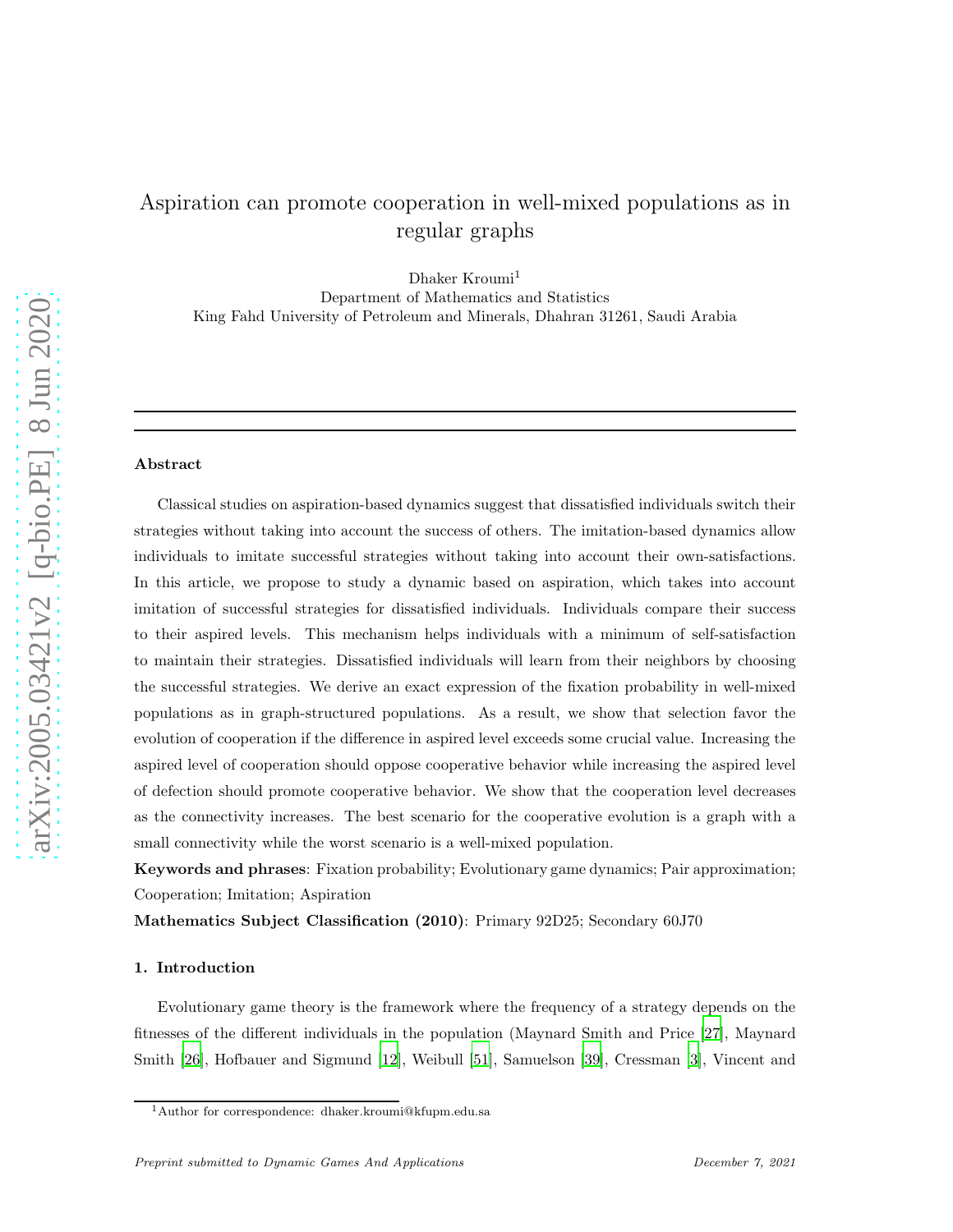Brown [\[50](#page-17-1)], Nowak [\[29](#page-16-1)]). Individuals interact and gain payoffs, which are seen as biological fitness or reproductive rates.

The standard model, called the replicator equation, was formulated in an infinitely large wellmixed population where any two individuals have the same probability to interact (Taylor and Jonker [\[44\]](#page-17-2), Zeeman [\[53](#page-17-3)], Hofbauer and Sigmund [\[13](#page-15-2), [14](#page-15-3)]). Suppose that there are n strategies  $\{S_1, S_2, \ldots, S_n\}$ . The game is described by a payoff matrix  $A = \{a_{i,j}\}_{i,j=1,\ldots,n}$ , where  $a_{i,j}$  is the payoff of an  $S_i$ -player if its partner is  $S_j$ -player. Let  $x_i$  be the frequency of  $S_i$ -players in the population. The dynamic is

$$
\frac{dx_i}{dt} = x_i(f_i - \overline{f}),\tag{1}
$$

where  $f_i = \sum^n$  $\sum_{j=1}^n x_j a_{i,j}$  and  $\overline{f} = \sum_{i=1}^n$  $\sum_{i=1} x_i f_i$  refer to the expected payoff on an  $S_i$ -player, and the average payoff in the population, respectively.

Real populations are finite and deterministic approaches cannot capture this finiteness. Recently, a stochastic approach is introduced to model this finiteness by a Markov chain with a finite state space. In the absence of mutation, the Markov chain has absorbing states represented by a population of a unique type. A strategy is said to be favored by selection if its fixation probability is greater than what it would be under neutrality (Nowak *et al.* [\[31](#page-16-2)], Imhof and Nowak [\[15\]](#page-15-4)). In the presence of symmetric mutation, this Markov chain is irreducible, and as a result, it has a stationary state. An interest in the abundance of a given strategy in this equilibrium states arises. In this case, a strategy is said to be favored by selection if its average frequency in the stationary state is greater than what it would be under neutrality (absence of selection) (Antal et al. [\[1\]](#page-14-2)). Both models, without mutation and with mutation, share the same favored strategy if the mutation rate is small enough (Rousset and Billiard [\[36](#page-16-3)], Rousset [\[37](#page-16-4)], Fudenberg and Imhof [\[8\]](#page-14-3)).

Further advances in evolutionary game theory study structured populations. The traditional setting is the island model where individuals are structured into isolated islands (Ladret and Lessard [\[20](#page-15-5)]; Lessard [\[21\]](#page-15-6)). Interactions occur only within islands. After reproduction, individuals can migrate or stay in the parent's island. The case of isolation by distance, called stepping stone model, is considered in Rousset and Billiard [\[36](#page-16-3)], and Rousset [\[38\]](#page-16-5). Islands are numbered  $1, 2, \ldots, d$ and the migrate rates are  $m_{i,i+1} = m_{i,i-1} = m/2$ ,  $m_{i,i} = 1 - m$ , and 0 otherwise.

In these structured models, individuals share the same neighborhood if they belong to the same group, or they do not have any common neighbor if they belong to two different groups. Evolutionary graph theory is a natural extension to take into account that individuals can share only some of their neighbors (Nowak and May [\[30](#page-16-6)], Hauert and Doebeli [\[10\]](#page-14-4), Lieberman et al. [\[22\]](#page-15-7), Ohtsuki et al. [\[32\]](#page-16-7), Taylor et al. [\[43](#page-16-8)]). It is a powerful framework that includes social networks in the evolutionary process. N individuals occupy  $N$  nodes. Each node is linked to  $k$  nodes by edges. Each edge indicates who can interact with whom.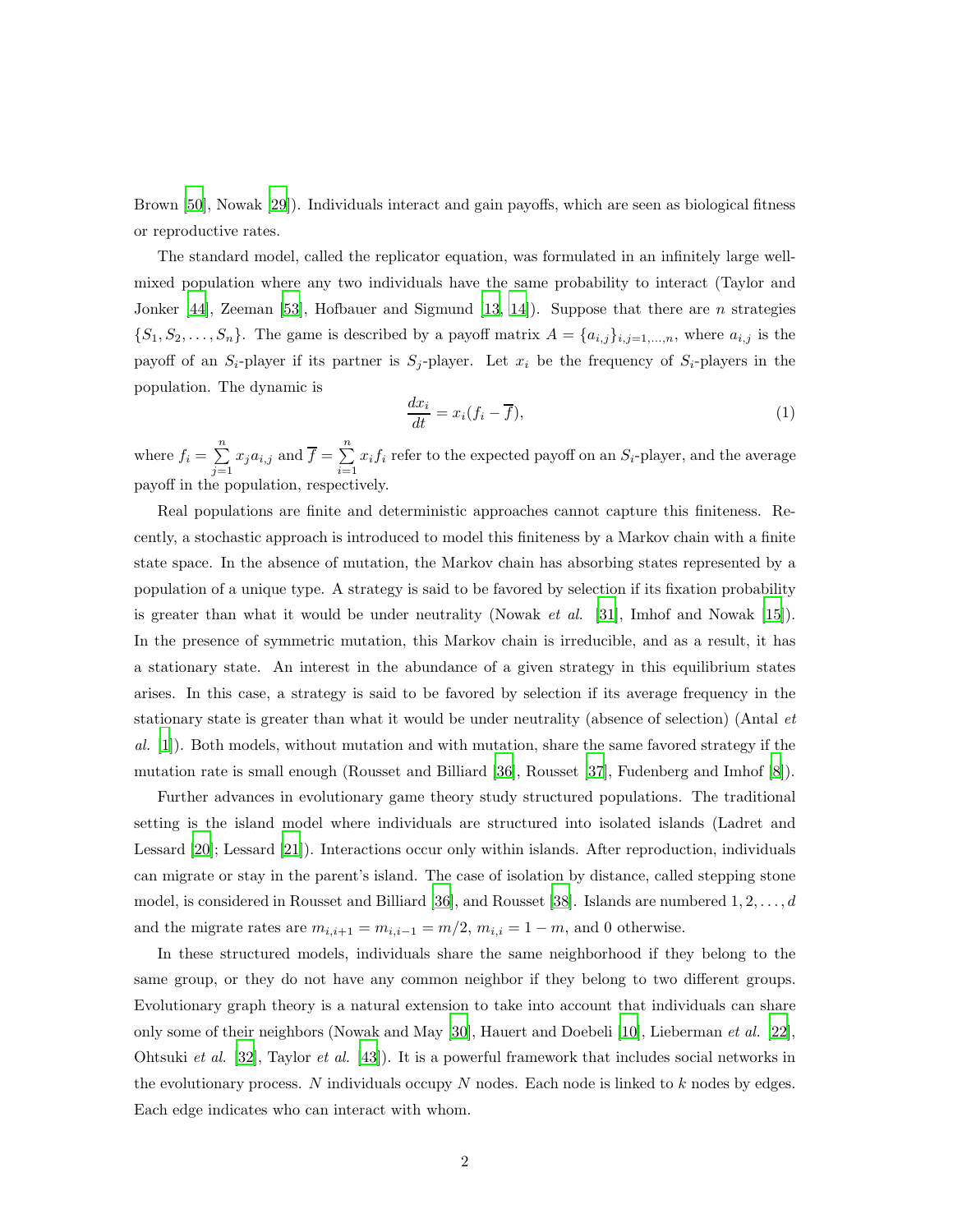For a graph of degree  $k = 2$ , the evolutionary process is described in many studies (Ohtsuki and Nowak [\[34\]](#page-16-9), van Valen and Nowak [\[49\]](#page-17-4)). The population state is described completely by the frequency of each strategy. A condition, to favor a strategy over another strategy in a finite population, can be derived as in well-mixed populations.

For general degree  $k$ , the frequencies of the different strategies are not enough to describe the evolutionary process. To simplify the complexity of such a graph, a technique of pair approximation (Matsuda et al. [\[25\]](#page-15-8), Nakamura et al. [\[28\]](#page-16-10), Keeling [\[17\]](#page-15-9), Van Baalen [\[47\]](#page-17-5)) is introduced to study the evolutionary process in regular graphs (Ohtsuki *et al.* [\[33](#page-16-11), [32,](#page-16-7) [35\]](#page-16-12)). Assume that each individual can choose a strategy among  $\{A, B\}$ . Pair approximation is a framework to study the stochastic dynamics not only by considering the global frequencies  $p_X$  for  $X \in \{A, B\}$ , but also by considering  $q_{X|Y}$  for  $X \in \{A, B\}$ , the probability that a neighbor of a Y-player, is of type X. This method assumes that a two-step adjacent player does not affect the focal site directly, that is  $q_{X|YZ} = q_{X|Y}$ . This technique is limited to a very large population such that  $k \ll N$ .

Besides, update rules, in which individuals correct their strategies following a selection mechanism, are of greater importance for their confirmed impact on the evolutionary process. For this reason, one of the most open questions is how do individuals update their strategies based on their knowledge of themselves and others.

Many update rules have been proposed. The most used are based in two representative models: imitation-based rule (Szabó and Töke [\[40](#page-16-13)], Ohtsuki et al. [\[32\]](#page-16-7), Traulsen et al. [\[45](#page-17-6)]) and aspirationbased rule (Chen and Wang  $[2]$ , Matjaz and Zhen  $[24]$ , Du et al.  $[5, 6]$  $[5, 6]$  $[5, 6]$ , Liu et al.  $[23]$ ). Under imitation-based rule, individuals update their strategies based on their knowledge of others. An individual compares its payoff with its neighbors' payoffs. If its payoff is lower, it would imitate its neighbors with a higher probability. Under aspiration-based rule, individuals update their strategies based on their knowledge about themselves. An individual compares its payoff to an aspired level, which represents its tolerance with its current strategy. If its payoff is lower, it would switch its strategy with a higher probability.

All these studies suggest that individuals correct their strategies according to only one of the following conceptions: their knowledge of others or their knowledge of themselves. However, real biological species can change their strategies using both information due to the influence of environmental factors and the complexity of their knowledge. In search of food, foragers of ants use chemical pheromone trails to guide other ants to the food sources. Experienced ants choose to follow the route to their previous trips (Matjaz and Zhen [\[24\]](#page-15-10), Grüter *et al.* [\[9](#page-14-8)]). Non-experienced ants will imitate their neighbors. This suggests that if the strategy gives the player a certain level of self-satisfaction, then it will be maintained. If individuals did not reach their aspired levels, they will imitate their neighbors. The same conclusion was inferred in experiments on fish stickleback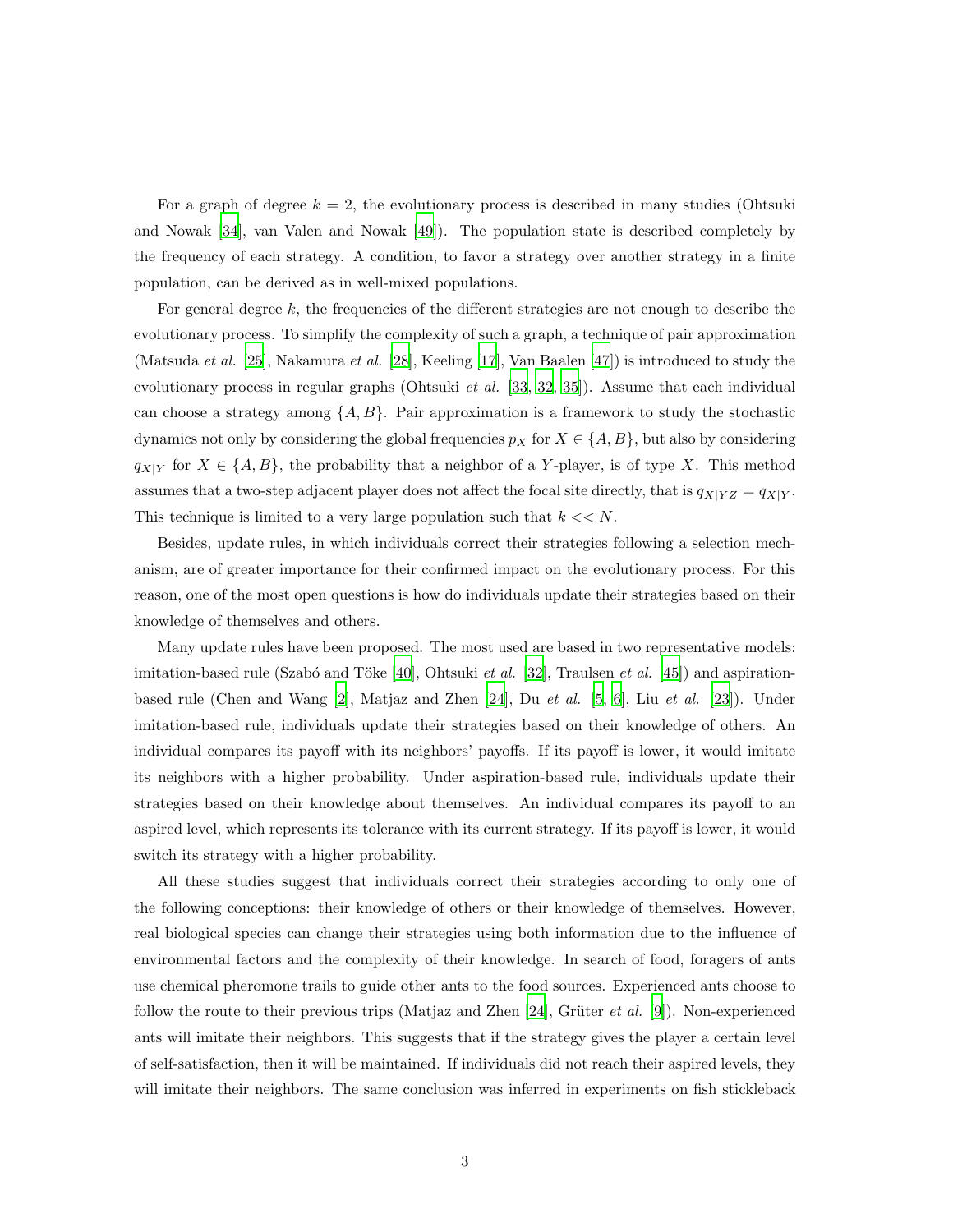(van Bergen et al.  $[48]$ ).

In light of this conclusion, this paper studies the effect of a mixed update rule on the evolution of cooperation in different topologies. The update rule is composed of two rounds. In the first round, individuals compares their payoffs to a personal tolerance index. Satisfied individuals keep their current strategy with higher probability. Dissatisfied individuals will observe the success of their neighbors to make a decision. More precisely, a selected individual I compares its payoff  $\Pi_I$ to its aspired level  $\alpha_I$ . It will maintain its current strategy with probability proportional to its satisfaction measured by  $\Pi_I - \alpha_I$ . Otherwise, it will imitate a neighbor's strategy. It will select a neighbor, say  $J$ , with probability proportional to the fitness of individual  $J$ . We analyze this model in both well-mixed and graph-structured populations.

This model is equivalent to the following death-birth update. At each time step, a randomly chosen individual, say I, survives with probability proportional to  $\Pi_I - \alpha_I$ . Otherwise, it dies. In this case, a competition between its neighbors arises. A neighbor is chosen proportional to its fitness to produce a copy, which will occupy the vacant position. It is similar to the death-birth update rule (Ohtsuki *et al.* [\[32,](#page-16-7) [33\]](#page-16-11)), where the death event occurs with probability 1.

For a finite well-mixed population (appendix C) and a finite graph-structured population of degree  $k = 2$  (appendix B), an exact calculation technique will be used to measure the success of cooperation. We use a property of a discrete Markov chain with two absorbing states to derive the fixation probabilities of cooperation and defection. However, for a graph of degree  $k \geq 3$ , it is not possible to study analytically the evolutionary process in a finite population. However, for a large population, we use a pair approximation technique and then a diffusion approximation to derive the fixation probabilities of cooperation and defection (appendix A).

The remainder of this paper is divided in 4 sections. In Section 2, we describe our model. In Section 3, we test the success of cooperation and defection in well-mixed and graph-structured populations. We apply our results to the simplified additive Prisoner's Dilemma in Section 4. We finish this article by a discussion in Section 5.

### 2. Model

Consider a finite population composed of N individuals distributed over N nodes of a graph. Each node is related by edges to other  $k$  nodes.  $k$ , called the graph degree or the connectivity, is the same for all individuals (see figure 1). Each edge indicates who interacts with whom. Any two individuals who are related by an edge are called neighbors. Suppose that the graph is connected in the sense that any two nodes are linked by a finite number of edges. Each individual can adopt a strategy among  $\{C, D\}$ : C for cooperation and D for defection.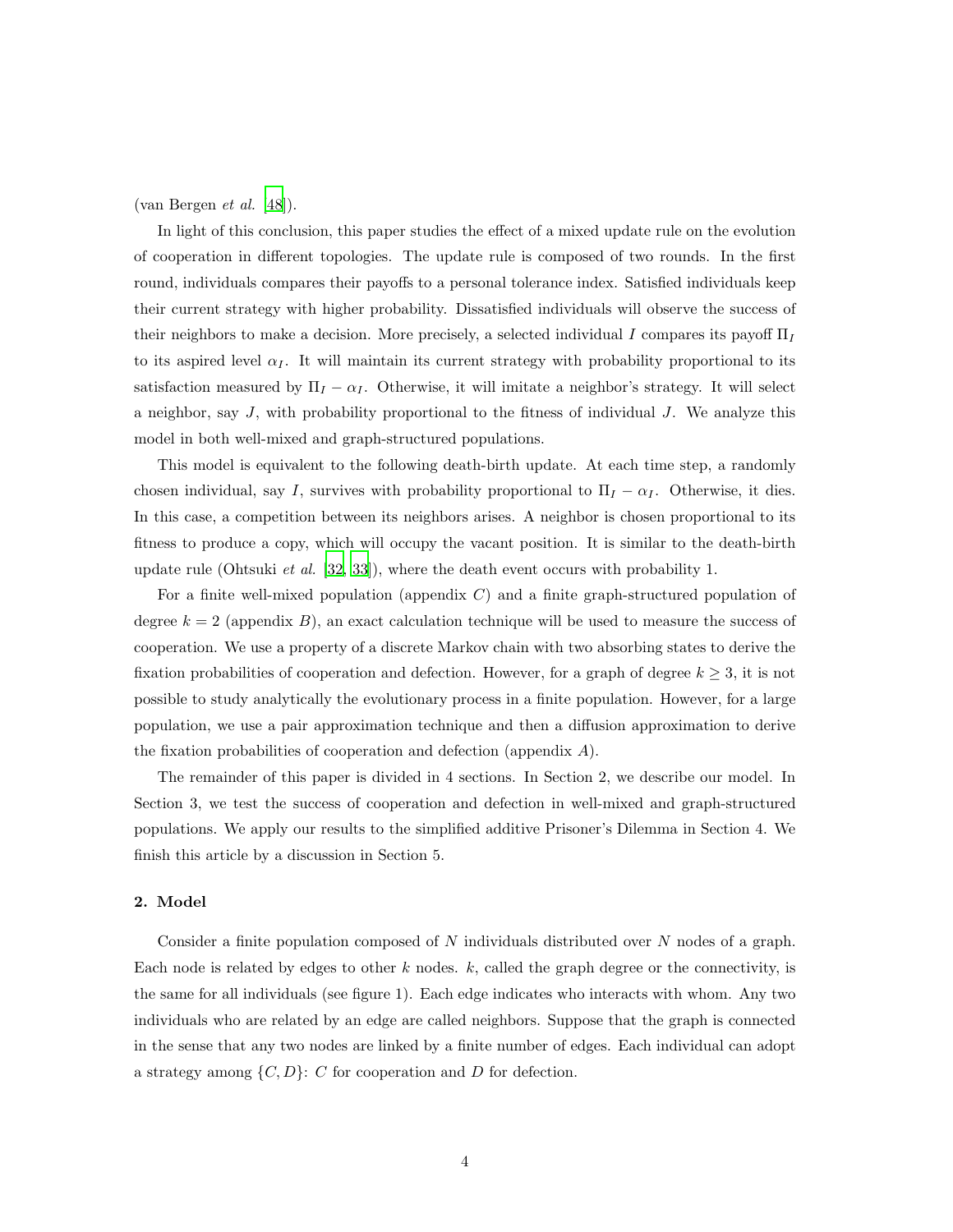

Figure 1: Each individual is related exactly to  $k$  neighbors.  $k$  is the same for all individuals, which is called the graph degree. Red nodes are occupied by defectors while blue nodes are occupied by cooperators.

At each time step, each individual interacts with its neighbors through the game matrix

<span id="page-4-0"></span>
$$
\begin{pmatrix}\nC & D \\
C & S \\
T & P\n\end{pmatrix}.
$$
\n(2)

Two cooperators receive a reward, R, whereas two defectors receive a punishment, P. If they interact, a cooperator receives a sucker,  $S$ , while a defector receives a temptation,  $T$ . After interactions with its neighbors, any individual accumulates a payoff denoted by Π. Then, a randomly chosen individual I will compare its payoff  $\Pi_I$  to its satisfaction index  $\alpha_I$ , which represents its tolerance with its current strategy. Here, we study the simplest case where the satisfaction level is a random variable that depends on the strategy of the individual and does not depend on time. In addition, we assume that  $\alpha_I$  is bounded, such that

$$
\mathbb{E}[\alpha_I] = \tilde{\alpha}_I. \tag{3}
$$

This assumption makes sense because individuals in the population are generally heterogeneous. Therefore, there is an heterogeneity of the aspired level.

Individual  $I$  will keep its current strategy with probability

$$
g\Big(\delta(\Pi_I - \alpha_I)\Big),\tag{4}
$$

where  $\delta$  is a non-negative constant called the selection intensity. It will update its current strategy with the complementary probability

<span id="page-4-1"></span>
$$
1 - g\Big(\delta(\Pi_I - \alpha_I)\Big). \tag{5}
$$

In this case, it adopts the strategy of one of its neighbors, say J, chosen with probability proportional to its fitness  $f_J = 1 + \delta \Pi_J$ . More precisely, let individuals  $J_1, J_2, \ldots, J_k$  the neighbors of individual I. Individual I will adopt the strategy of one of a neighbor  $J_i$  with probability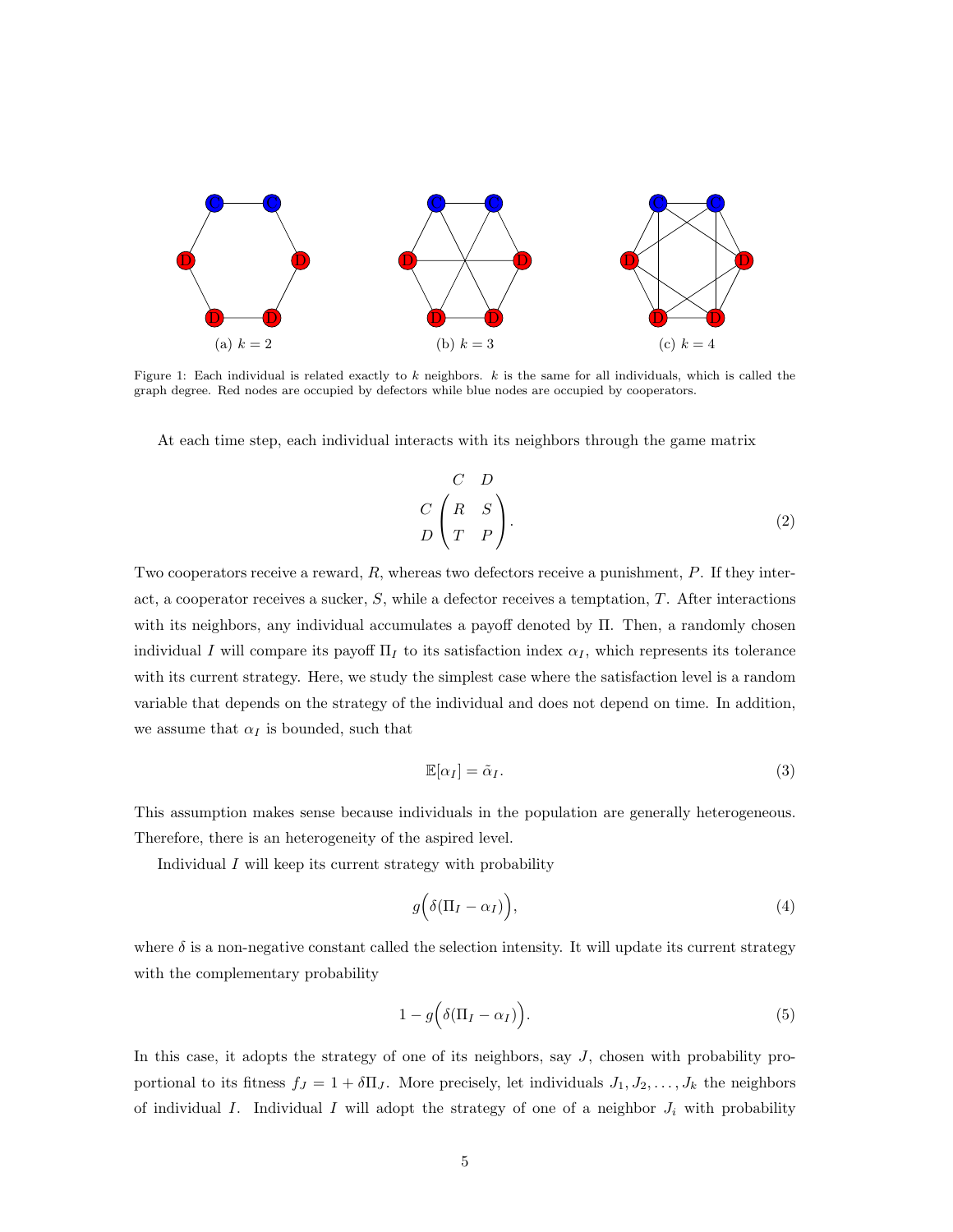$f_{J_i}/\sum_{l=1}^k f_{J_l}$ , for  $i = 1, \ldots, k$ . This mechanism helps individuals to learn from their neighbors by selecting the most successful strategies.

Here,  $g$  is a function such that

- $q(0) = 1/2$ : for  $\delta = 0$ , updating and maintaining occur with the same probability, that is 1/2.
- $g'(0) > 0$ : for  $\delta > 0$  very small, maintaining occurs proportional to the satisfaction of individual I, which is measured by  $\Pi_I - \alpha_I$ , since we have

$$
g\left(\delta(\Pi_I - \alpha_I)\right) \approx \frac{1}{2} + \delta \cdot g'(0)(\Pi_I - \alpha_I).
$$

If  $\Pi_I > \alpha_I$ , individuals maintain their strategies with a probability higher than 1/2. If  $\Pi_I < \alpha_I$ , individuals maintain their strategies with a probability lower than 1/2. If  $\Pi_I = \alpha_I$ , individuals maintain their strategy with probability  $1/2$ . The most used function is the Fermi rule

<span id="page-5-0"></span>
$$
g(x) = \frac{1}{1 + e^{-x}}.\t(6)
$$

In the remainder, we use the Fermi rule [\(6\)](#page-5-0), where  $g'(0) = 1/4 > 0$ .

Neutral model is the case  $\delta = 0$ . The case of weak selection corresponds to  $\delta > 0$  very small. This case is presented in most studies in genetic populations, molecular evolution and cultural evolution (Kimura [\[19\]](#page-15-12)), Traulsen *et al.* [\[45](#page-17-6), [46](#page-17-8)], Wu *et al.* [\[52\]](#page-17-9)). In this case, the effect of payoff differences on the evolutionary process is small. Weak selection is a reasonable assumption for two reasons:

- It is a standard case to derive many analytic results which are not possible for any selection intensity, but these results stay a good approximation for other selection intensities
- In real biological populations, the fitness of an individual depends on many competitions (games), and then each game makes a small contribution, and here we interested only by a game.

In the remainder, we are interested in the effect of weak selection on the evolutionary process.

# 3. Fixation probabilities

Suppose that a cooperation introduced as a single in an all defecting population. As a result, there are two possibilities for the evolutionary dynamics. The first scenario is that this individual produces a lineage, which will eventually invade the entire population (extinction of defection). The second scenario is that this individual might die before reproducing or generate a lineage that disappears after sometime (extinction of cooperation). The probability of the first scenario, denoted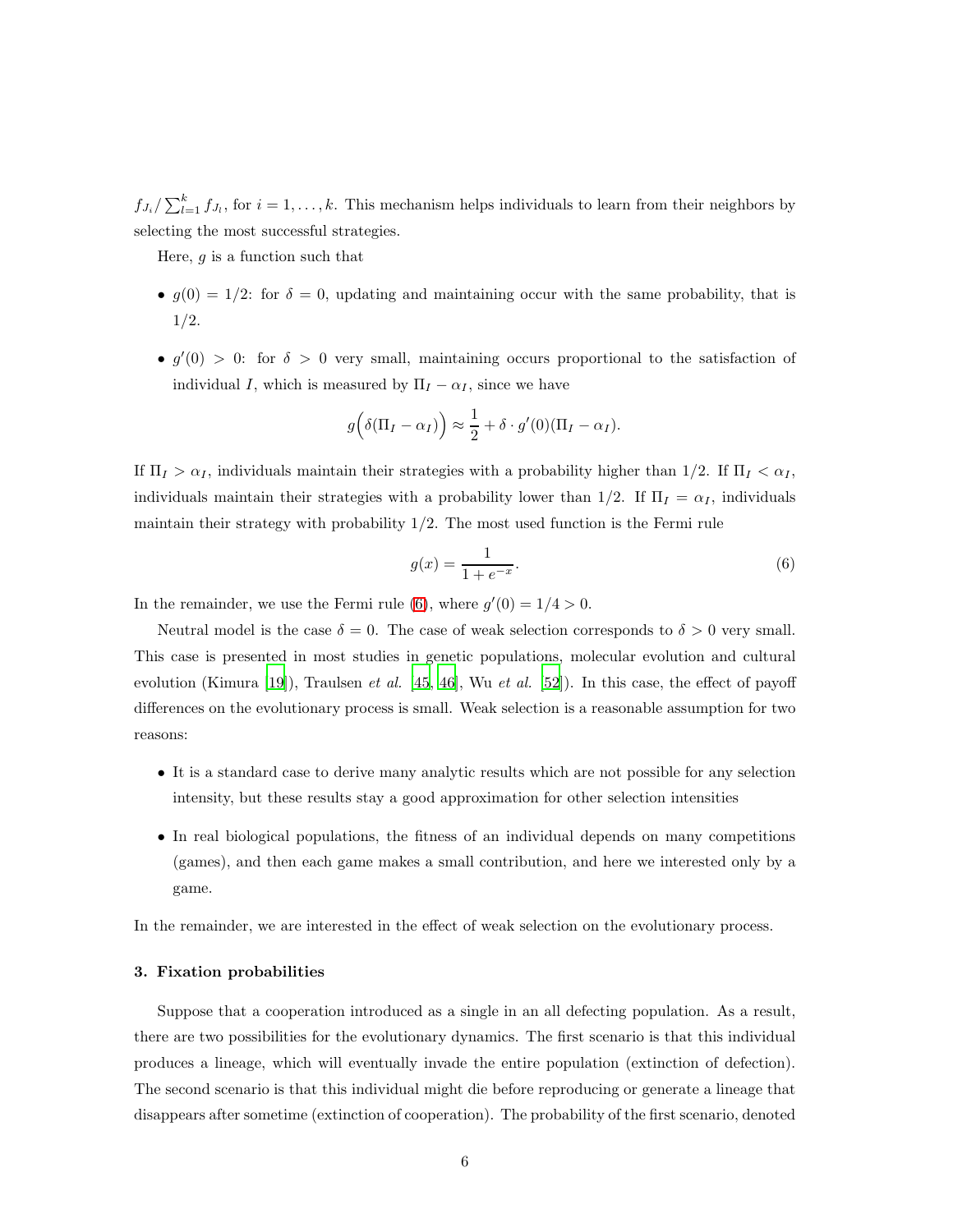by  $\rho_C(\delta)$ , is called the fixation probability of cooperation. Similarly, the fixation probability of defection is the probability that a single defector introduced in an all cooperating population produces a lineage, which will take over the population. This probability is denoted by  $\rho_C(\delta)$ .

# 3.1. First test:  $\rho_C(\delta) > \rho_C(0)$

A first criterion, for weak selection to favor the emergence and stabilization of cooperation, is the comparison of the fixation probability under weak selection,  $\rho_C(\delta)$ , to what it would be under neutrality,  $\rho_C(0) = N^{-1}$  (Rousset and Billiard [\[36\]](#page-16-3), Nowak *et al.* [\[31](#page-16-2)], Taylor *et al.* [\[42](#page-16-14)]). We say that selection favors the evolution of cooperation if  $\rho_C(\delta) > N^{-1}$ . Otherwise, that is  $\rho_C(\delta) < N^{-1}$ , we say that selection disfavors the evolution of cooperation.

# 3.1.1. *Case 1*:  $k \ge 3$

For a finite graph-structured population, the complexity of the graph makes it impossible to study analytically the fixation probability. To simplify such complexity, we use a pair approximation technique to describe the evolutionary process not only by the frequency of cooperators but with the frequency of neighbors of type  $CC$ . This technique is valid only for a large population such that  $3 \leq k \lt N$ . See appendix A for more details.

<span id="page-6-0"></span>Using Eq  $(73)$  in appendix A, we have

$$
\rho_C(\delta) = \frac{1}{N} + \delta \cdot \frac{N-1}{12Nk^2} \Big[ \Gamma_1 + 3\Gamma_0 + 3k^2 \Delta \alpha \Big] + \mathcal{O}(\delta^2),\tag{7}
$$

where

$$
\Delta \alpha = \tilde{\alpha}_D - \tilde{\alpha}_C,
$$
  
\n
$$
\Gamma_0 = (3k+2)R + (3k^2 - 3k - 2)S - (k+2)T - (3k+2)(k-1)P,
$$
  
\n
$$
\Gamma_1 = (3k+2)(k-2)(R - S - T + P).
$$
\n(8)

According to Eq. [\(7\)](#page-6-0), weak selection favors the evolution of cooperation if  $\Gamma_0 + 3\Gamma_1 + 3k^2\Delta\alpha > 0$ , which is equivalent to

<span id="page-6-1"></span>
$$
\frac{3k^2 + 5k + 2}{3k^2}R + \frac{6k^2 - 5k - 2}{3k^2}S - \frac{3k^2 - k + 2}{3k^2}T - \frac{6k^2 + k - 2}{3k^2}P + \Delta\alpha > 0.
$$
 (9)

This condition is valid for  $k \geq 3$ .

### 3.1.2. Case 2:  $k = 2$

For the circular model  $k = 2$ , we use an exact calculation technique that is valid for any finite population of size  $N \geq 3$ . See appendix B for details. Using Eq. [\(91\)](#page-28-0) in appendix B, the fixation probability of cooperation is

<span id="page-6-2"></span>
$$
\rho_C(\delta) = \frac{1}{N} + \delta \cdot \frac{1}{4N^2} \Big[ (2N^2 - 7N + 7)R + (N^2 + 2N - 3)S - (N^2 - 2N + 5)T - (2N^2 - 3N - 5)P + N(N - 1)\Delta\alpha \Big] + \mathcal{O}(\delta^2). \tag{10}
$$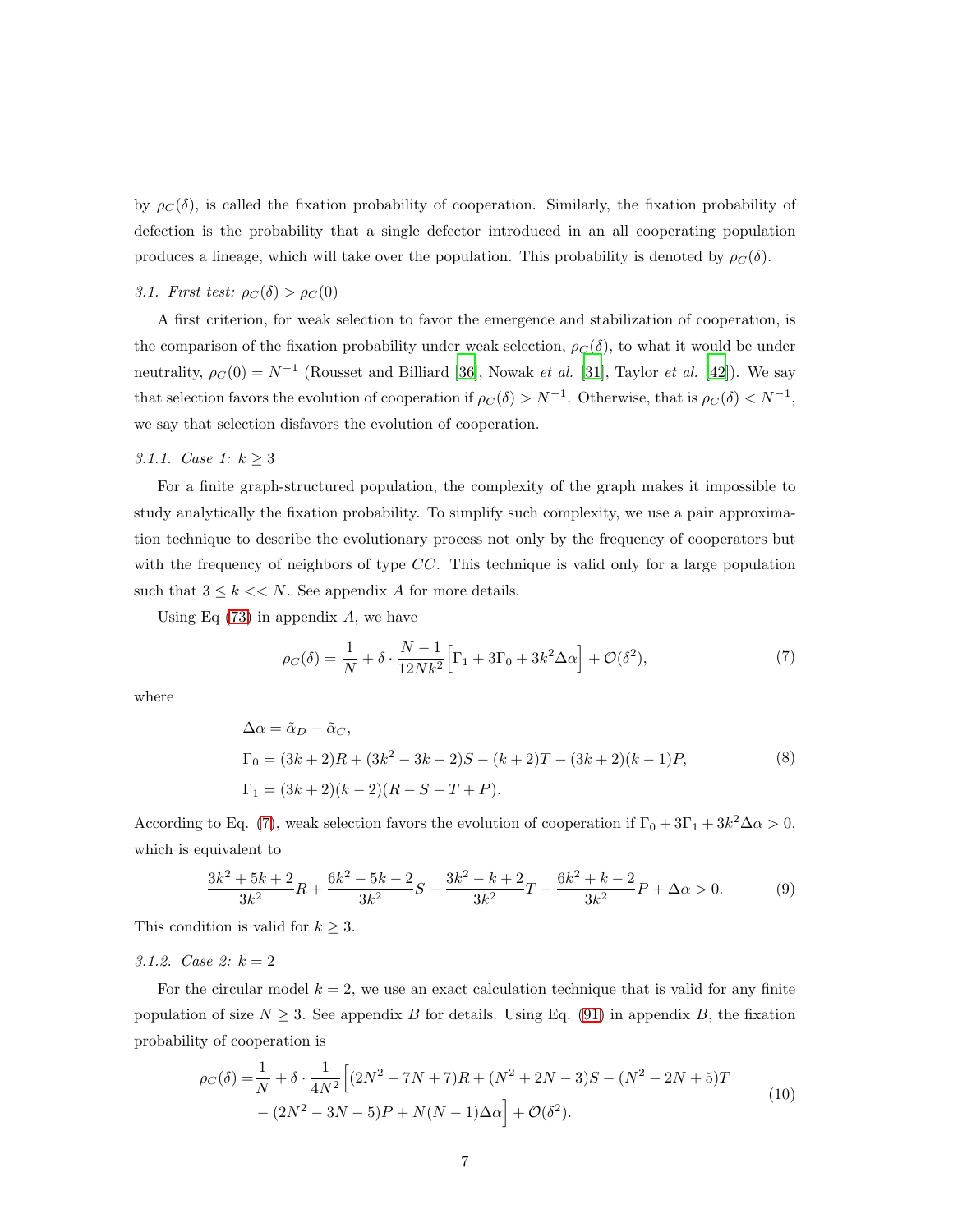Therefore, weak selection favors the evolution of cooperation if

$$
\frac{2N^2 - 7N + 7}{N(N-1)}R + \frac{N^2 + 2N - 3}{N(N-1)}S - \frac{N^2 - 2N + 5}{N(N-1)}T - \frac{2N^2 - 3N - 5}{N(N-1)}P + \Delta\alpha > 0.
$$
 (11)

For large population,  $N \to \infty$ , this condition is reduced to

$$
2R + S - T - 2P + \Delta\alpha > 0,\tag{12}
$$

which extends Eq. [\(9\)](#page-6-1) for  $k = 2$ .

#### 3.1.3. Case 3: well-mixed populations

In a well-mixed population, each individual is connected to all other individuals. By an exact calculation technique, we derived the expression of the probability of fixation of the cooperation for any finite population of size  $N \geq 2$ . See appendix C for more details.

Using Eq.  $(98)$  in appendix C, we have

<span id="page-7-1"></span>
$$
\rho_C(\delta) = \frac{1}{N} + \delta \cdot \frac{N-1}{4} \left[ \frac{3N-5}{3(N-1)^2} \Big( (N-2)R + (2N-1)S - (N+1)T - (2N-4)P \Big) + \Delta \alpha \right] \tag{13}
$$

As a consequence, weak selection favors the evolution of cooperation if

$$
\frac{3N-5}{3(N-1)^2} \Big( (N-2)R + (2N-1)S - (N+1)T - (2N-4)P \Big) + \Delta \alpha > 0.
$$
 (14)

For a large population,  $N \to \infty$ , this condition becomes

$$
R + 2S - T - 2P + \Delta \alpha > 0. \tag{15}
$$

Note that this condition is exactly the limit of condition [\(9\)](#page-6-1) as  $k \to \infty$ .

Conclusion 1: For a large structured population in a regular graph of degree  $k \geq 2$ , weak selection favors the evolution of cooperation if

<span id="page-7-0"></span>
$$
\frac{3k^2 + 5k + 2}{3k^2}R + \frac{6k^2 - 5k - 2}{3k^2}S - \frac{3k^2 - k + 2}{3k^2}T - \frac{6k^2 + k - 2}{3k^2}P + \Delta\alpha > 0.
$$
 (16)

This can be extended for well-mixed populations by taking  $k \to \infty$ .

If inequality [\(16\)](#page-7-0) is reversed, weak selection disfavors the evolution of cooperation,  $\rho_C(\delta)$  <  $N^{-1}$ . This does not mean that weak selection favors the evolution of defection. By symmetry, we have

**Conclusion** 2: For a large structured population in a regular graph of degree  $k \geq 2$ , weak selection favors the evolution of defection if

<span id="page-7-2"></span>
$$
\frac{6k^2 + k - 2}{3k^3}R + \frac{3k^2 - k + 2}{3k^2}S - \frac{6k^2 - 5k - 2}{3k^2}T - \frac{3k^2 + 5k + 2}{3k^2}P + \Delta\alpha < 0. \tag{17}
$$

This can be extended for well-mixed populations by taking  $k \to \infty$ .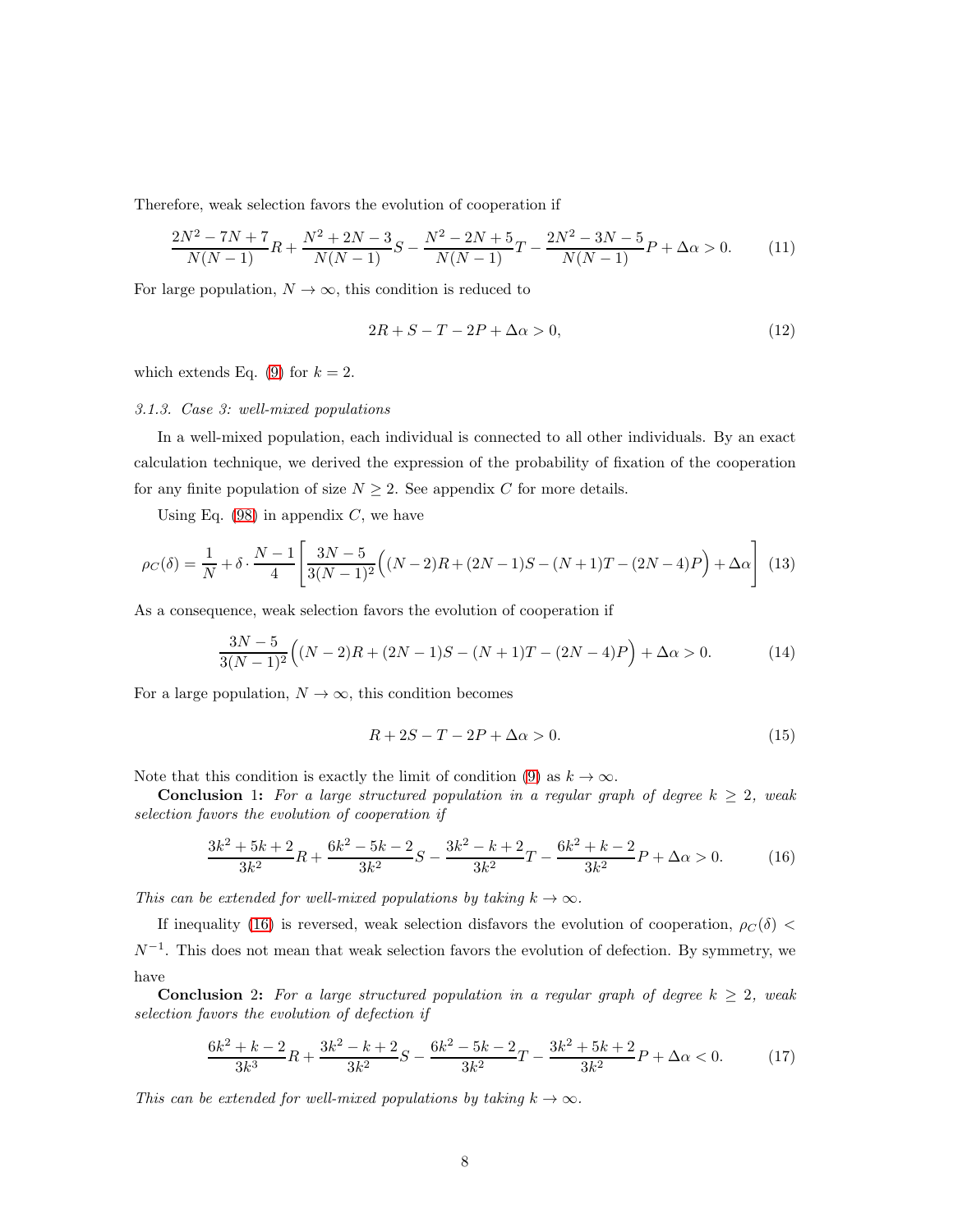From Eqs. [\(7\)](#page-6-0), [\(10\)](#page-6-2) and [\(13\)](#page-7-1), it is clear that  $\rho_C(\delta)$  increases as  $\tilde{\alpha}_D$  increases or  $\tilde{\alpha}_C$  decreases. By symmetry  $\rho_D(\delta)$  increases as  $\tilde{\alpha}_D$  decreases or  $\tilde{\alpha}_C$  increases.

**Conclusion 3:** Increasing the mean of the aspired level of cooperation  $\tilde{\alpha}_C$  decreases the fixation probability of cooperation,  $\rho_C(\delta)$ , and increases the fixation probability of defection,  $\rho_D(\delta)$ . Increasing the mean of the aspired level of defection  $\tilde{\alpha}_D$  increases the fixation probability of cooperation,  $\rho_C(\delta)$ , and decreases the fixation probability of defection,  $\rho_D(\delta)$ . This is valid for well-mixed populations as for structured populations in a regular graph of degree  $k \geq 2$ .

3.2. Second test:  $\rho_C(\delta) > \rho_D(\delta)$ 

It is possible that weak selection favors the fixation of cooperation and defection or disfavors the fixation of cooperation and defection. As a result, comparing the fixation probability to what it would be under neutrality does not give a complete view of the success of a strategy. Then, a second criterion is introduced (Nowak *et al.* [\[31\]](#page-16-2)), based on the comparison of the fixation probabilities, to measure the most successful strategy. If  $\rho_C(\delta) > \rho_D(\delta)$ , then the invasion of a single cooperator in an all defecting population is more likely than the invasion of a single defector in an all cooperating population. In such a case, we say that weak selection favors the evolution of cooperation more than the evolution of defection.

3.2.1. Case 1:  $k \ge 3$ 

Using Eq. [\(75\)](#page-24-1) of appendix A for  $p = N^{-1}$ , the ratio of the fixation probabilities is reduced to

$$
\frac{\rho_C(\delta)}{\rho_D(\delta)} = 1 + \delta \cdot \frac{N-1}{4k^2} \Big[ \Gamma_1 + 2\Gamma_0 + 2k^2 \Delta \alpha \Big] + \mathcal{O}(\delta^2),\tag{18}
$$

Accordingly, we have  $\rho_C(\delta) > \rho_D(\delta)$  if  $\Gamma_1 + 2\Gamma_0 + 2k^2\Delta\alpha > 0$ , which is equivalent to

<span id="page-8-0"></span>
$$
\frac{3k+2}{2k}(R-P) + \frac{3k-2}{2k}(S-T) + \Delta\alpha > 0
$$
\n(19)

This equation predicts the success of cooperators more often than defectors. As mentioned before, the technique used to derive the fixation probabilities is valid for  $3 \leq k \lt N$ .

3.2.2. *Case 2:*  $k = 2$ 

For  $k = 2$  and by using Eq. [\(92\)](#page-28-1) in appendix B, we have

$$
\frac{\rho_C}{\rho_D}(\delta) = 1 + \frac{\delta}{2} \Big[ (2N - 5)(R - P) + N(S - T) + N\Delta\alpha \Big] + \mathcal{O}(\delta^2). \tag{20}
$$

Accordingly, weak selection favors the evolution of cooperation more than the evolution of defection if

$$
(2N-5)(R-P) + N(S-T) + N\Delta\alpha > 0.
$$
 (21)

For large population size  $N \to \infty$ , this condition is equivalent to

$$
2R + S - T - 2P + \Delta\alpha > 0,\tag{22}
$$

which extends condition [\(19\)](#page-8-0) for  $k = 2$ .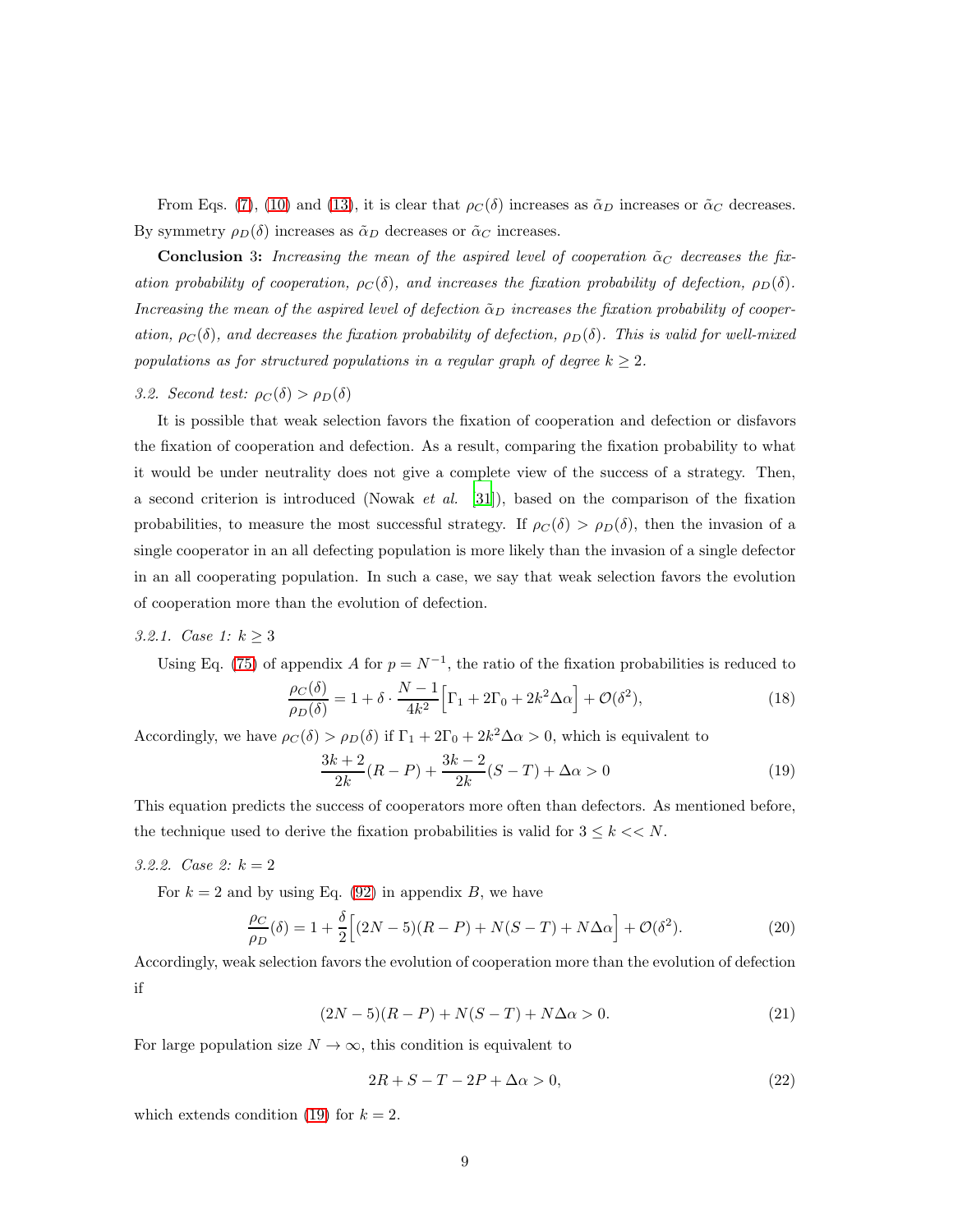## 3.2.3. Case 3: Well-mixed populations

An other extension of condition [\(19\)](#page-8-0) for well-mixed populations is the following. For a population fully connected, we derive the expression of the ratio  $\rho_C / \rho_D$  in Eq. [\(99\)](#page-29-1) in appendix B. We have

$$
\frac{\rho_C}{\rho_D}(\delta) = 1 + \delta \cdot \frac{N-1}{2} \left[ \frac{3N-5}{2(N-1)^2} \left( (N-2)R + NS - NT - (N-2)P \right) + \Delta \alpha \right] + \mathcal{O}(\delta). \tag{23}
$$

Therefore, weak selection favors the evolution of cooperation more than the evolution of defection if

$$
\frac{3N-5}{2(N-1)^2} \Big( (N-2)R + NS - NT - (N-2)P \Big) + \Delta \alpha > 0.
$$
 (24)

For a large population, this condition is reduced to

$$
\frac{3}{2}(R + S - T - P) + \Delta \alpha > 0.
$$
 (25)

This extends condition [\(19\)](#page-8-0) for  $k \to \infty$ .

**Conclusion** 4: For a large structured population in a regular graph of degree  $k \geq 2$ , weak selection favors the evolution of cooperation more than the evolution of defection if

<span id="page-9-0"></span>
$$
\frac{3k+2}{2k}(R-P) + \frac{3k-2}{2k}(S-T) + \Delta\alpha > 0.
$$
 (26)

This is can be extended for well-mixed populations by taking  $k \to \infty$ .

For symmetric aspiration  $\tilde{\alpha}_D = \tilde{\alpha}_C$ , condition [\(26\)](#page-9-0) for weak selection to favor the evolution of cooperation more than the evolution of defection can be written as

$$
\sigma R + S > T + \sigma P, \tag{27}
$$

where  $\sigma = \frac{3k+2}{3k-2}$  is the structure coefficient (Tarnita *et al.* [\[41\]](#page-16-15)). Here,  $\sigma$  describes the structure and the update rule effects on the evolutionary process. It does not depend on the game matrix. It quantifies the degree for which individuals of the same type are more likely to meet than individuals of different types. If we select two neighbors, we have different types with probability  $1/(1 + \sigma)$ , or the same type with probability  $\sigma/(1+\sigma)$ .

The game is equivalent to a well-mixed population without structure, where each individual can interact with any other individual through the effective game matrix (Lessard [\[21](#page-15-6)]), given by

$$
A_{eff} = \begin{bmatrix} \sigma R & S \\ T & \sigma P \end{bmatrix} . \tag{28}
$$

Note that  $\sigma$  converges to 1 as  $k \to \infty$ . Therefore, the normal payoff matrix [\(2\)](#page-4-0) is obtained in the limit where each individual interacts with any other individual. This describes exactly a well-mixed population and the limit of condition [\(16\)](#page-7-0) is

$$
R + S > T + P.\tag{29}
$$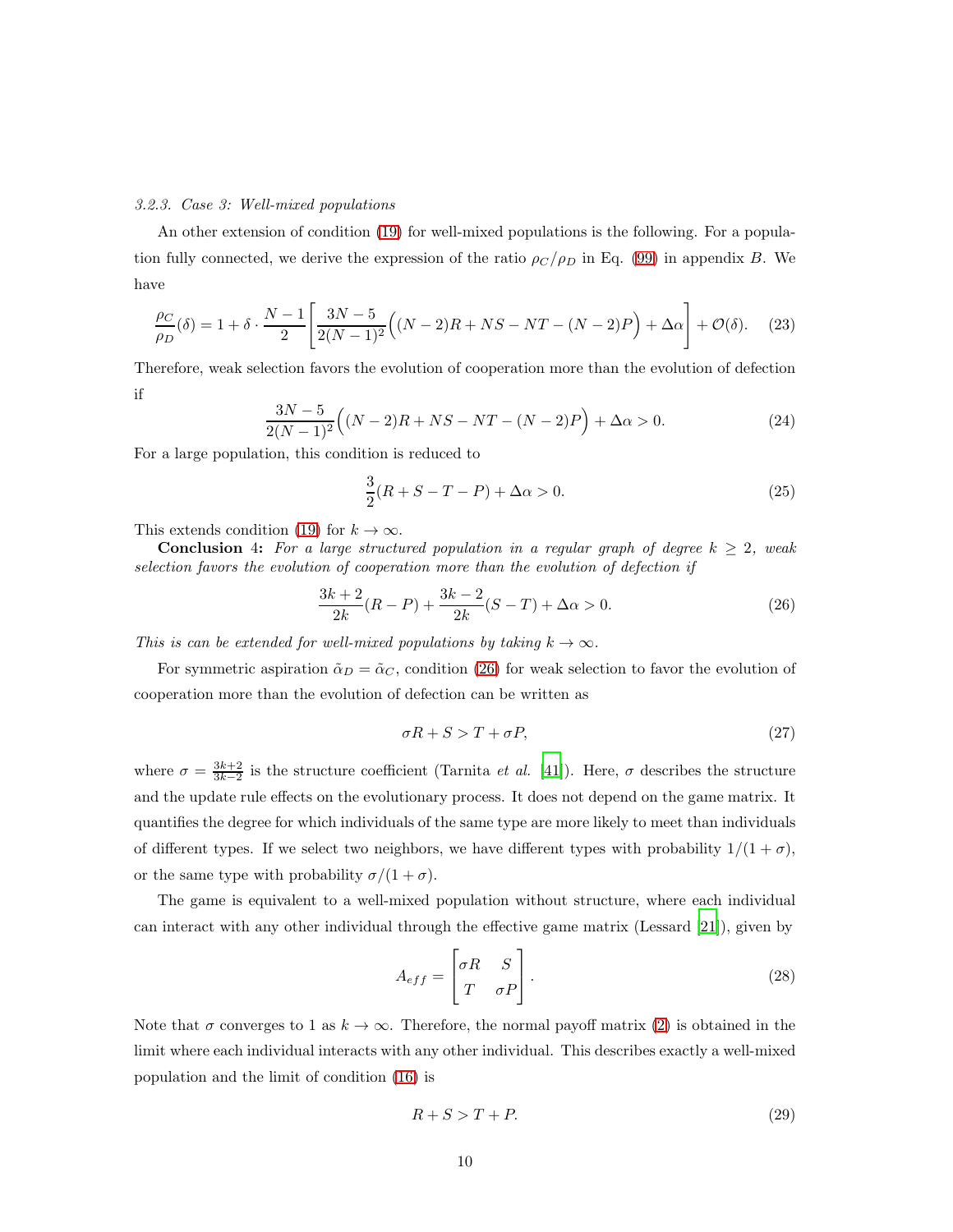This is exactly the limit of the condition for weak selection to favor the evolution of cooperation more than the evolution of defection for a well-mixed population that follows a Moran procedure (Taylor *et al.* [\[42\]](#page-16-14)). In a well-mixed population, the update rule has no effect on the evolutionary process.

## 4. Example: the simplified additive Prisoner's Dilemma

Consider the simplified additive Prisoner's Dilemma given by the matrix

$$
\begin{pmatrix}\nC & D \\
D & -c & -c \\
D & 0\n\end{pmatrix}.
$$
\n(30)

A cooperator pays a cost  $c > 0$  to receive a benefit  $b > c$  if its partner cooperates. A defector benefits by receiving b if its partner cooperates. This is one of the most important social dilemmas, which can be used to quantify the effectiveness of cooperation via the benefit-to-cost ratio  $b/c$ . This ratio is an indicator of the performance of cooperation in structured populations as in well-mixed populations.

Using condition [\(16\)](#page-7-0) with the new entries, weak selection favors the evolution of cooperation,  $\rho_C(\delta) > N^{-1}$ , if

<span id="page-10-0"></span>
$$
\Delta \alpha + \frac{2}{k}b > 3c. \tag{31}
$$

Note that this condition is exactly condition [\(17\)](#page-7-2) for weak selection to disfavor the evolution of defection,  $\rho_D(\delta) < N^{-1}$ , and condition [\(26\)](#page-9-0) to favor the evolution of cooperation more than the evolution of defection  $\rho_C(\delta) > \rho_D(\delta)$ . Therefore, we cannot have  $\rho_C(\delta) > N^{-1}$  and  $\rho_D(\delta) > N^{-1}$ or  $\rho_C(\delta) < N^{-1}$  and  $\rho_D(\delta) < N^{-1}$ . The difference in aspired level,  $\Delta \alpha = \tilde{\alpha}_D - \tilde{\alpha}_C$ , is a form of compensation to cooperators for their behavior. Weak selection fully favors the evolution of cooperation, that is  $\rho_C(\delta) > N^{-1} > \rho_D(\delta)$ , if the compensation  $\Delta \alpha$  exceeds the difference in payoff  $3c - 2k^{-1}b$ .

Otherwise, that is

$$
\Delta \alpha + \frac{2}{k}b < 3c,\tag{32}
$$

weak selection fully favors the evolution of defection, that is  $\rho_C(\delta) < N^{-1} < \rho_D(\delta)$ . In this case, the difference in aspired level,  $\Delta \alpha$ , is not enough to compensate cooperators to evolve and take over the population. Selection should oppose cooperative behavior.

With large values of  $\Delta \alpha$ , a cooperator will be more satisfied than a defector. This allows cooperators to maintain their strategy more frequently than defectors and increases the updating frequency of defectors until they finish by accepting cooperation.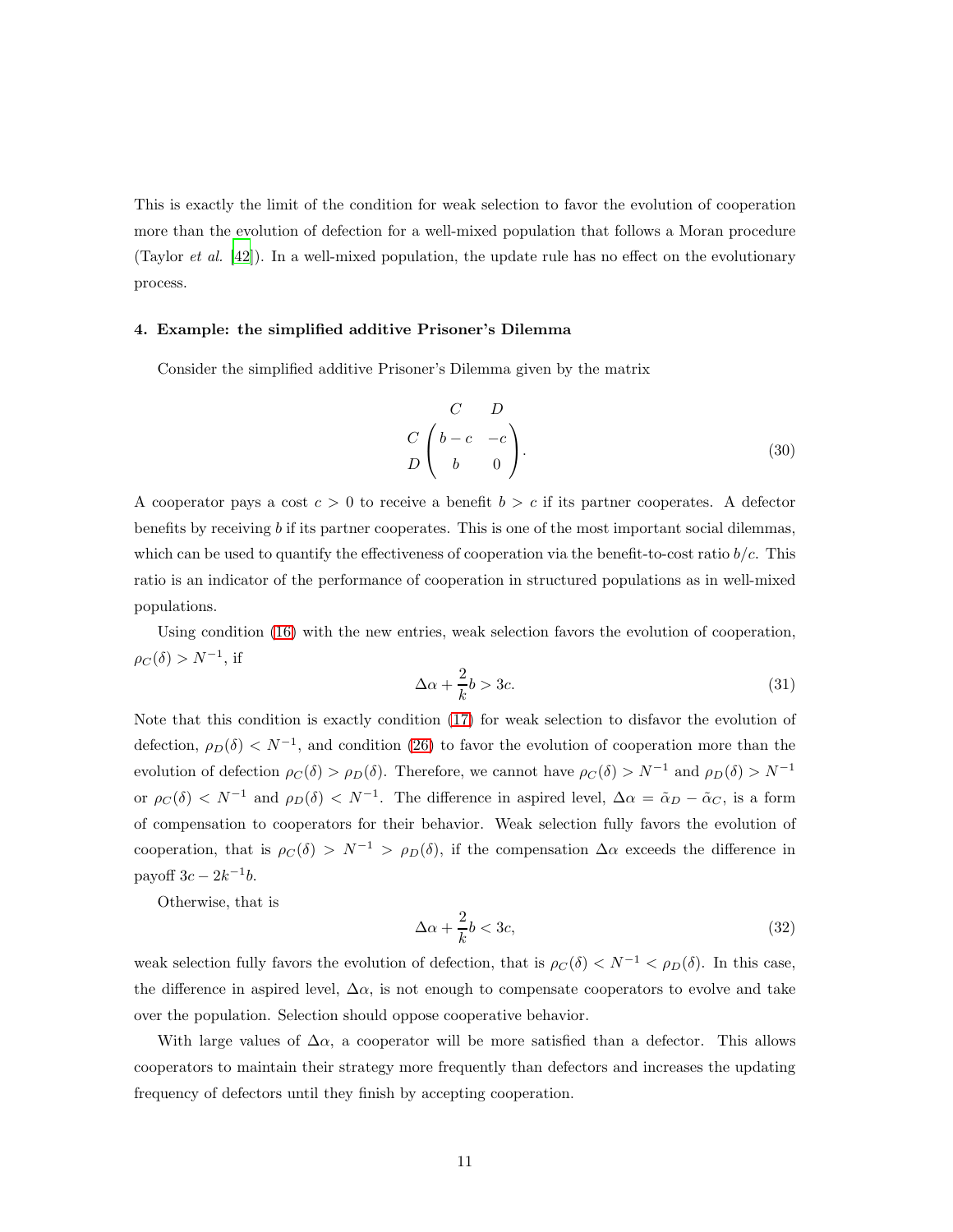The weight of the benefit b on condition  $(31)$  depends on the connectivity k. For a graph with the smallest connectivity,  $k = 2$ , weak selection fully favors the evolution of cooperation if

<span id="page-11-0"></span>
$$
\Delta \alpha + b > 3c. \tag{33}
$$

For a graph with the largest connectivity  $k \to \infty$  (well-mixed populations), weak selection fully favors the evolution of cooperation, if

<span id="page-11-1"></span>
$$
\Delta \alpha > 3c. \tag{34}
$$

For any other connectivity, the condition is between [\(33\)](#page-11-0) and [\(34\)](#page-11-1). The first condition is the least stringent one and the second condition the most stringent one. This suggests that the best scenario for the cooperative evolution is a graph with a small connectivity. Increasing the connectivity reduces the cooperation level.

Consider the case where each type aspires in average the maximum payoff that can receive it,  $\tilde{\alpha}_C = b - c$  and  $\tilde{\alpha}_D = b$ . Then, the difference in aspired level is  $\Delta \alpha = c$ . Condition [\(31\)](#page-10-0) for selection to fully favor the evolution cooperation becomes

$$
\frac{b}{c} > k.\tag{35}
$$

This is typically the condition derived by Ohtsuki *et al.* [\[32](#page-16-7)] for death-birth updating, where at each time step, an individual is selected to die. Then, a neighbor is selected with probability proportional to its fitness to give birth to a copy, which will take the vacant position. Note that, for a graph with a large connectivity, weak selection fully favors the evolution of defection whatever the benefit  $b$  and the cost  $c$ .

If both strategies aspire in average the same level, that is  $\Delta \alpha = 0$ , then weak selection fully favors the evolution of cooperation if

$$
\frac{b}{c} > \left(\frac{b}{c}\right)^* = \frac{\sigma + 1}{\sigma - 1} = \frac{3}{2}k.
$$
\n(36)

Decreasing the connectivity k decreases the crucial ratio  $\left(\frac{b}{c}\right)^*$  that  $b/c$  should exceed it for weak selection ti favor the evolution of cooperation. These results reveal that larger is the value of the connectivity k, larger must be the value of  $\left(\frac{b}{c}\right)^*$  for selection to favor the evolution of cooperation in any sense. For a very large connectivity  $k \to \infty$ , weak selection fully favors the evolution of defection.

Conclusion 5: In the case of simplified additive Prisoner's Dilemma and under weak selection, the condition  $\rho_C(\delta) > N^{-1}$  is sufficient for  $\rho_C(\delta) > N^{-1} > \rho_D(\delta)$ . This condition is

$$
\Delta \alpha + \frac{2}{k}b > 3c. \tag{37}
$$

Increasing the connectivity reduces the cooperation level.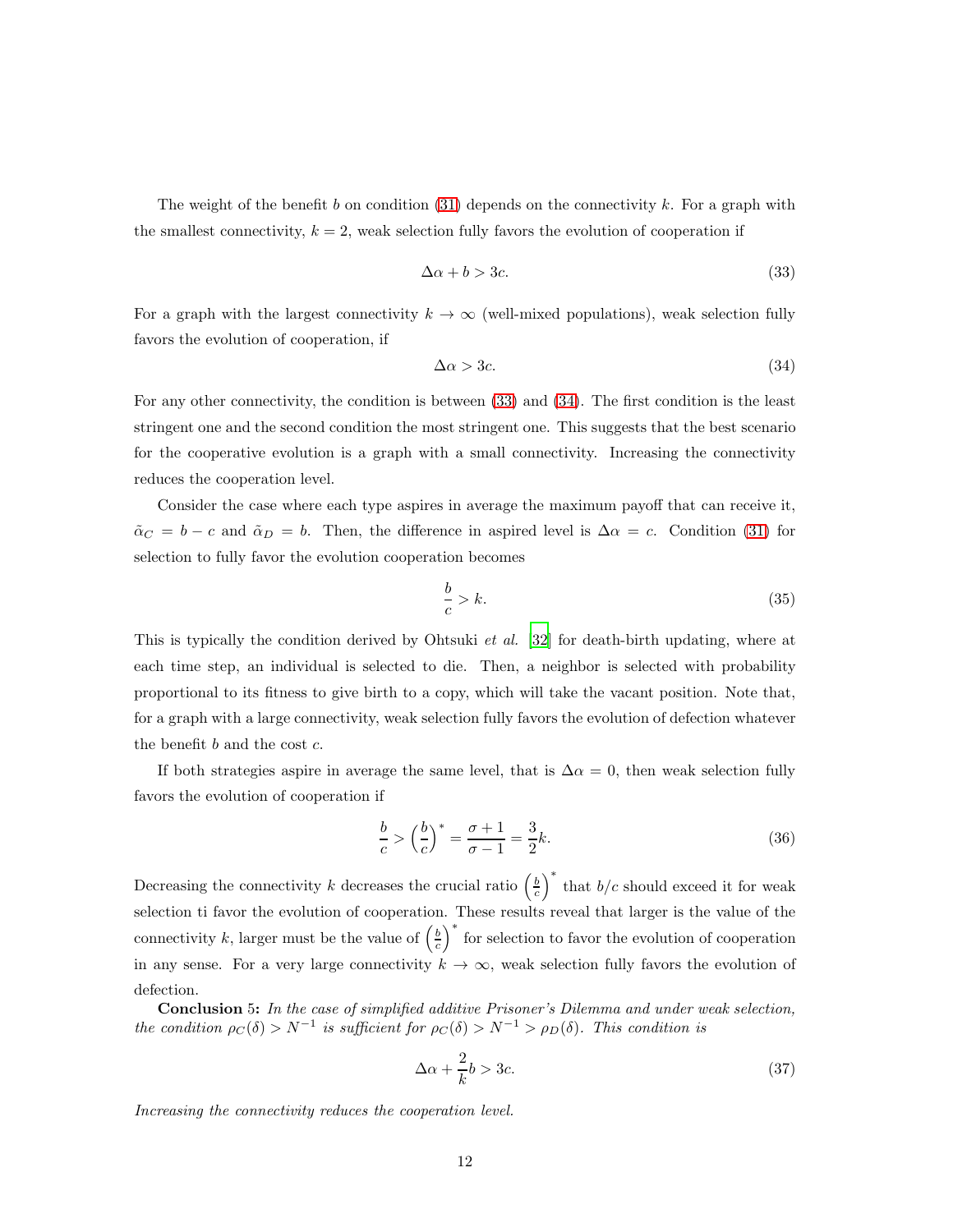#### 5. Discussion

Strategy update rule, in which individuals correct their strategies following a selection dynamic, is a microscopic mechanism that can serve to explain the cooperative evolution in different topologies. Two fundamentals update rules are the most used: aspiration-based mechanisms, which are based on the knowledge of individuals about themselves (self-learning), and imitation-based mechanisms, which are based on the knowledge of individuals about their neighborhood. To date, studies on evolutionary dynamics have focused on one of these mechanisms.

In this paper, we have established a mixed update rule, in which individuals test their success with their aspired levels to decide whether or not to imitate their neighbors. Individuals in the population are generally heterogeneous. Consequently, we have considered along with this paper a heterogeneity of aspired level, which is a bounded random variable with a mean depends on the strategy. Satisfied individuals will maintain their strategies with a higher probability. Dissatisfied individuals will imitate one of their neighbors with a higher probability. In this case, a strategy is selected with probability proportional to its fitness.

For a general game, we have derived the fixation probabilities of cooperation and defection. For the particular cases, circular model and well-mixed population, we have the exact values of the fixation probabilities for finite population. For a general graph, we have an approximation of the fixation probabilities for a large population.

We applied these results to test the success of cooperation. We have shown that weak selection favors the evolution of cooperation more than the evolution of defection if

$$
\frac{3k+2}{2k}(R-P) + \frac{3k-2}{2k}(S-T) + \Delta\alpha > 0,
$$
\n(38)

where  $k$  is the graph degree. This condition can be extended to large well-mixed populations by tending  $k \to \infty$ .  $\frac{3k+2}{2k}(R-P) + \frac{3k-2}{2k}(S-T)$  quantifies the effect of the payoff difference between cooperation and defection.  $\Delta \alpha$  quantifies the effect of the difference in aspired level between cooperation and defection.

We have shown that an increase in the mean of the aspired level of defection, or a decrease in the mean of the aspired level of cooperation, makes it easier for  $\rho_C > N^{-1}$ ,  $\rho_C > \rho_D$  and  $\rho_D < N^{-1}$ to hold. The conclusion is that these conditions tend to promote the evolution of cooperation. This is true in well-mixed populations as in graph-structured populations. On the other hand, a decrease in the mean of the aspired level of defection, or an increase in the mean of the aspired level of cooperation tends to oppose the evolution of cooperation.

For symmetric aspiration  $\tilde{\alpha}_C = \tilde{\alpha}_D$ , weak selection favors the evolution of cooperation more than the evolution of defection if

<span id="page-12-0"></span>
$$
\sigma R + S > T + \sigma P, \tag{39}
$$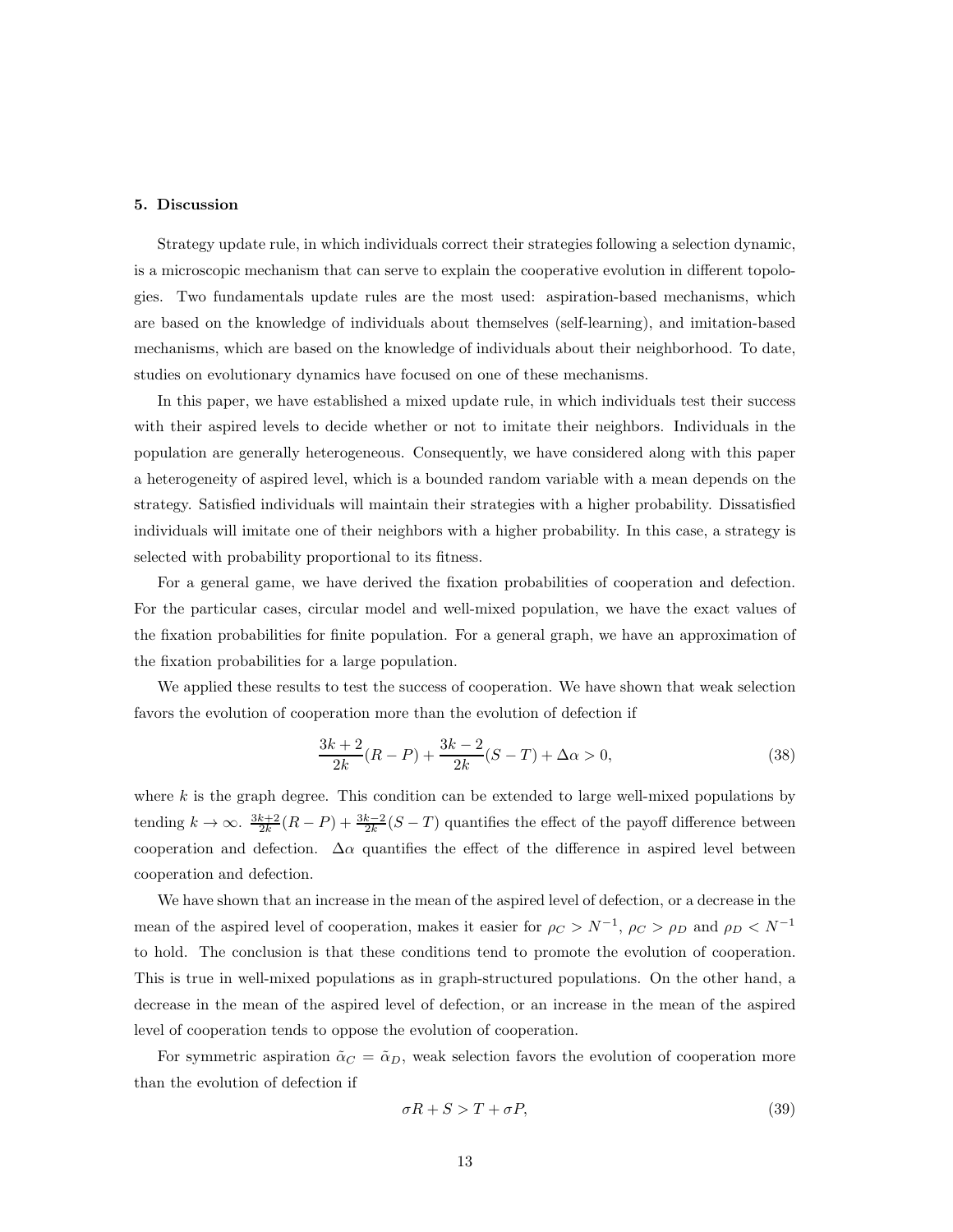where  $\sigma = \frac{3k+2}{3k-2}$  is the coefficient introduced by Tarnita *et al.* [\[41\]](#page-16-15). It describes the effect of the structure and the update rule on the evolutionary process. It does not depend on the game matrix. For a well-mixed population, we have  $\sigma = 1$  and then condition [\(39\)](#page-12-0) becomes  $R + S > T + P$ , which is exactly the risk dominance condition in a coordination game (Harsanyi and Selten [\[11\]](#page-14-9)). A coordination game is the case where  $R > T$  and  $P > S$ .

Of further interest is the effect of the mixed dynamic in the additive simplified Prisoner's Dilemma. The condition for weak selection to favor the evolution of cooperation,  $\rho_C(\delta) > N^{-1}$ , is sufficient for weak selection to disfavor the evolution of defection,  $\rho_D(\delta) < N^{-1}$ , and favor the evolution of cooperation more than the evolution of defection,  $\rho_C(\delta) > \rho_D(\delta)$ . This is true for well-mixed populations as in graph-structured populations. This conclusion is in agreement with the conclusion obtained for other update rules as Birth-death, death-birth, imitation and pairwise comparison (Nowak et al. [\[31\]](#page-16-2); Nowak [\[29\]](#page-16-1)). Under our mixed model, this condition is

<span id="page-13-0"></span>
$$
\Delta \alpha + \frac{2}{k}b > 3c. \tag{40}
$$

The best scenario for the evolution of cooperation is the circular model,  $k = 2$ , where the benefit b has a major effect on the favored strategy. In this case, the condition becomes  $\Delta \alpha + b > 3c$ . It requires that  $\Delta \alpha > 2c$  since  $b > c$ . Increasing the connectivity k reduces the cooperation level since it reduces the weight of the benefit b on condition  $(40)$ . For a large well-mixed population, which corresponds to a graph with a large connectivity  $k \to \infty$ , the benefit b does not come into play in this condition. In this case, the condition is  $\Delta \alpha > 3c$ . It is clear that the condition for a graph in a large connectivity,  $k \to \infty$ , is the most stringent one and the condition in the circular model,  $k = 2$ , the least stringent one.

For the particular case, when each type aspires in average the maximum payoff that can receive it,  $\tilde{\alpha}_C = b - c$  and  $\tilde{\alpha}_D = b$ , weak selection favors the evolution of cooperation in any sense if

$$
\frac{b}{c} > k,\tag{41}
$$

which is typically the condition derived by Ohtsuki *et al.* [\[32\]](#page-16-7) for death-birth updating. If both strategies aspire in average the same level, that is  $\Delta \alpha = 0$ , then weak selection fully favors the evolution of cooperation if

$$
\frac{b}{c} > \frac{3}{2}k.\tag{42}
$$

In both cases, it is possible for weak selection to favor the evolution of cooperation if the connectivity  $k$  is finite and  $b$  is sufficiently large. In such a case, cooperators form clusters that emerge over the graph. However, for large connectivity, weak selection always disfavors the evolution of cooperation.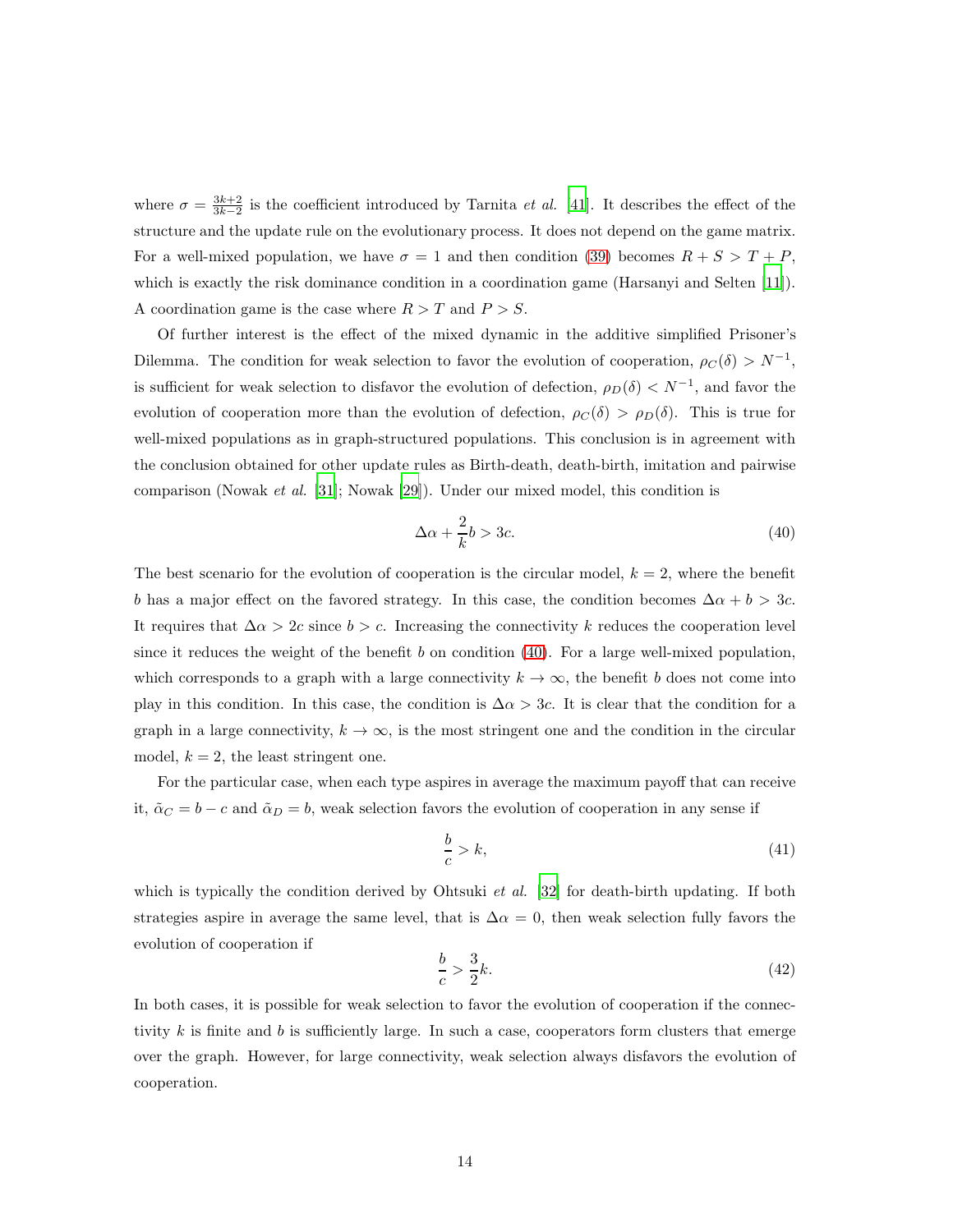### Acknowledgments

This research was funded by Deanship of Scientific Research (DSR) at King Fahd University of Petroleum and Minerals (Grant No. SR181014).

# References

# References

- <span id="page-14-2"></span>[1] Antal, T.; Nowak, M.A.; Traulsen, A. Strategy abundance in  $2\times 2$  games for arbitrary mutation rates, J. Theor. Biol. 2009, 257, 340–344.
- <span id="page-14-5"></span>[2] Chen, X.; Wang, L. Promotion of cooperation induced by appropriate payoff aspirations in a small-world networked game, *Phys. Rev. E* 2008, 77, 01713.
- <span id="page-14-1"></span>[3] Cressman, R. Evolutionary games and Extensive Form Games; MIT Press: Cambridge, 2003.
- <span id="page-14-10"></span>[4] Crow, J.F.; Kimura, M. An introduction to population Genetics Theory; Herper and Row: New York, 1970.
- <span id="page-14-6"></span>[5] Du, J.; Wu, B.; Wang, L. Aspiration dynamics in structured populations acts as if in a wellmixed one, Sci. Rep. 2015, 5, 8014.
- <span id="page-14-7"></span>[6] Du, J.; Wu, B.; Altrock, P.M.; Wang, L. Aspiration dynamics of multiplayer games in finite populations, J. R. Soc. Interface 2014, 11, 20140077.
- <span id="page-14-11"></span>[7] Ewens, J.W. Mathematical Population Genetics I. Theoretical Introduction ; Springer: New York, 2004.
- <span id="page-14-3"></span>[8] Fudenberg, D.; Imhof, L. Imitation processes with small mutations, J. Econ. Theory. 2006, 131, 251–262.
- <span id="page-14-8"></span>[9] Gruter, C.; Czaczkes, T.J.; Ratnieks, F.L.W. Decision making in ant foragers (Lasius niger) facing conflicting private and social information, Behav. Ecol. Sociobiol. 2011, 65, 141–148.
- <span id="page-14-4"></span>[10] Hauert, C.; Doebeli, M. Spatial structure often inhibits the evolution of cooperation in the snowdrift game, Nature 2004, 428, 643–646.
- <span id="page-14-9"></span>[11] Harsanyi, J.C.; Selten, R. A General Theory of Equilibrium Selection in Games; MIT Press: Cambridge, 1988.
- <span id="page-14-0"></span>[12] Hofbauer, J.; Sigmund, K. The Theory of Evolution and Dynamical Systems; Cambridge University Press: Cambridge, 1988.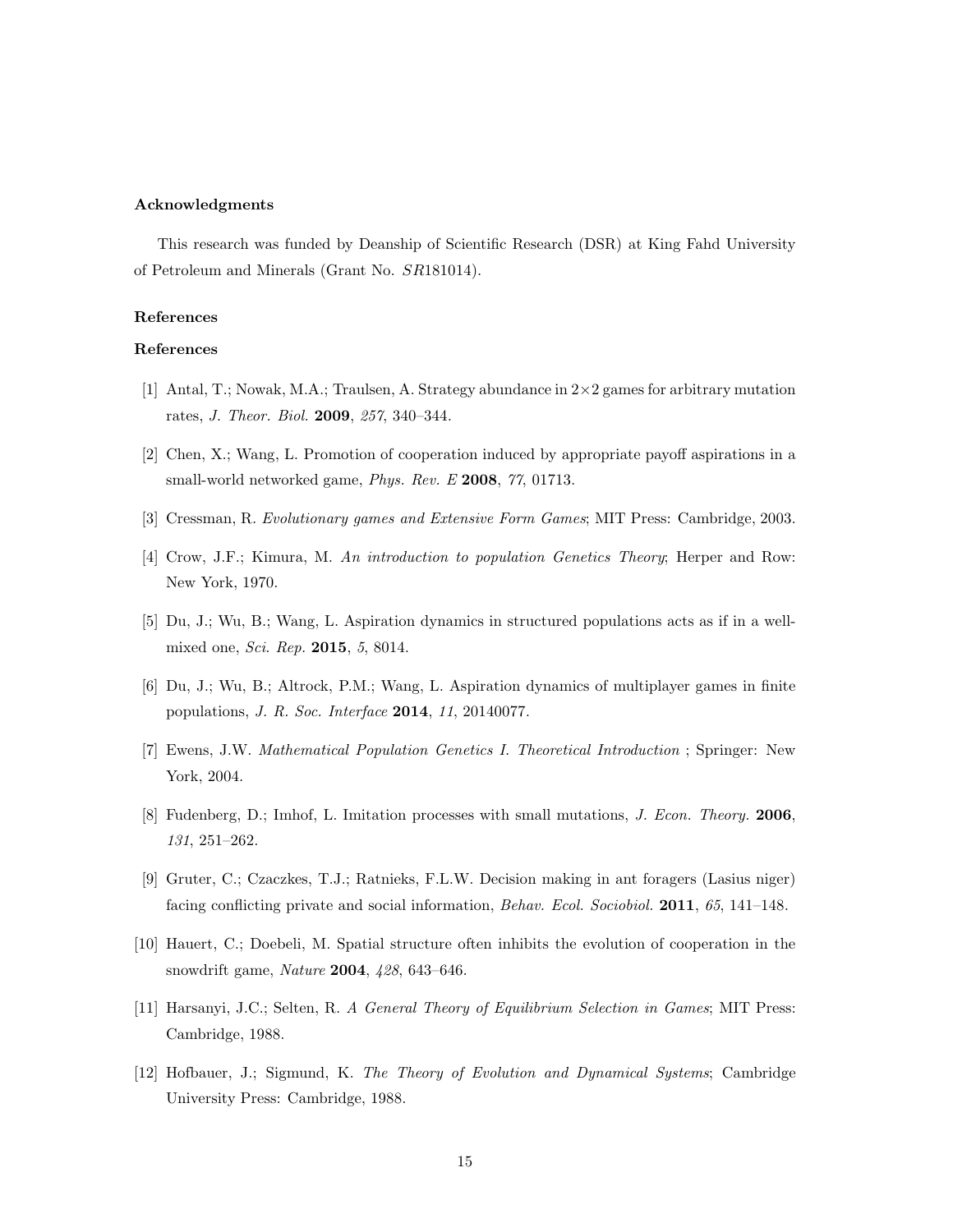- <span id="page-15-2"></span>[13] Hofbauer, J.; Sigmund, K. Evolutionary Games and Population dynamics; Cambridge University Press: Cambridge, 1998.
- <span id="page-15-3"></span>[14] Hofbauer, J.; Sigmund, K. Evolutionary game dynamics, Bull. Am. Math. Soc. 2003, 40, 479–519.
- <span id="page-15-4"></span>[15] Imhof, L.; Nowak, M.A. Evolutionary game dynamics in a Wright-Fisher process, J. Math. Biol. 2006, 52, 667–681.
- <span id="page-15-14"></span>[16] Karlin, S.; Taylor, P. A First Course in Stochastic Processes 2nd edn; Academic Press: New York, 1975.
- <span id="page-15-9"></span>[17] Keeling, M.J.The effects of local spatial en epidemiological invasions, Proc. R. Soc. Lond. B 1999, 266, 859–869.
- <span id="page-15-13"></span>[18] Kimura, M. On the probability of fixation of mutants genes in a population, Genetics 1962, 47, 713–719.
- <span id="page-15-12"></span>[19] Kimura, M. The neutral Theory of Molecular evolution; Cambridge University Press: Cambridge, 1983.
- <span id="page-15-5"></span>[20] Ladret, V.; Lessard, S. Fixation probability for a beneficial allele and a mutant strategy in a linear game under weak selection in a finite island model, Theor. Pop. Biol. 2007, 72, 409–425.
- <span id="page-15-6"></span>[21] Lessard, S. Effective game matrix and inclusive payoff in group-structured populations,  $Dyn$ . Games Appl. 2011, 1, 301–318.
- <span id="page-15-7"></span>[22] Lieberman, E.; Hauert, C.; Nowak, M.A. Evolutionary dynamics on graphs, Nature 2005, 433, 312–316.
- <span id="page-15-11"></span>[23] Liu, X.; He, M.; Kang, Y.; Pan, Q. Aspiration promotes cooperation in the prisoner's dilemma game with the imitation rule, *Phys. Rev. E* 2016,  $94$ , 012124.
- <span id="page-15-10"></span>[24] Matjaz, P.; Zhen, W. Heterogeneous Aspirations Promote Cooperation in the Prisoner's Dilemma Game, PLoS ONE 2010, 5, 515117.
- <span id="page-15-8"></span>[25] Matsuda, H.; Ogita, N.; Sasaki, A.; Sato, K. Statistical mechanisms of population: The lattice Lotka-Volterra model, Progress of Theoretical Physics 1992, 88, 1035–1049.
- <span id="page-15-1"></span>[26] Maynard Smith, J. Evolution and the Theory of games; Cambridge University Press: Cambridge, 1982.
- <span id="page-15-0"></span>[27] Maynard Smith, J.; Price, G.R. The logic of animal conflict, Nature 1973, 246, 15–18.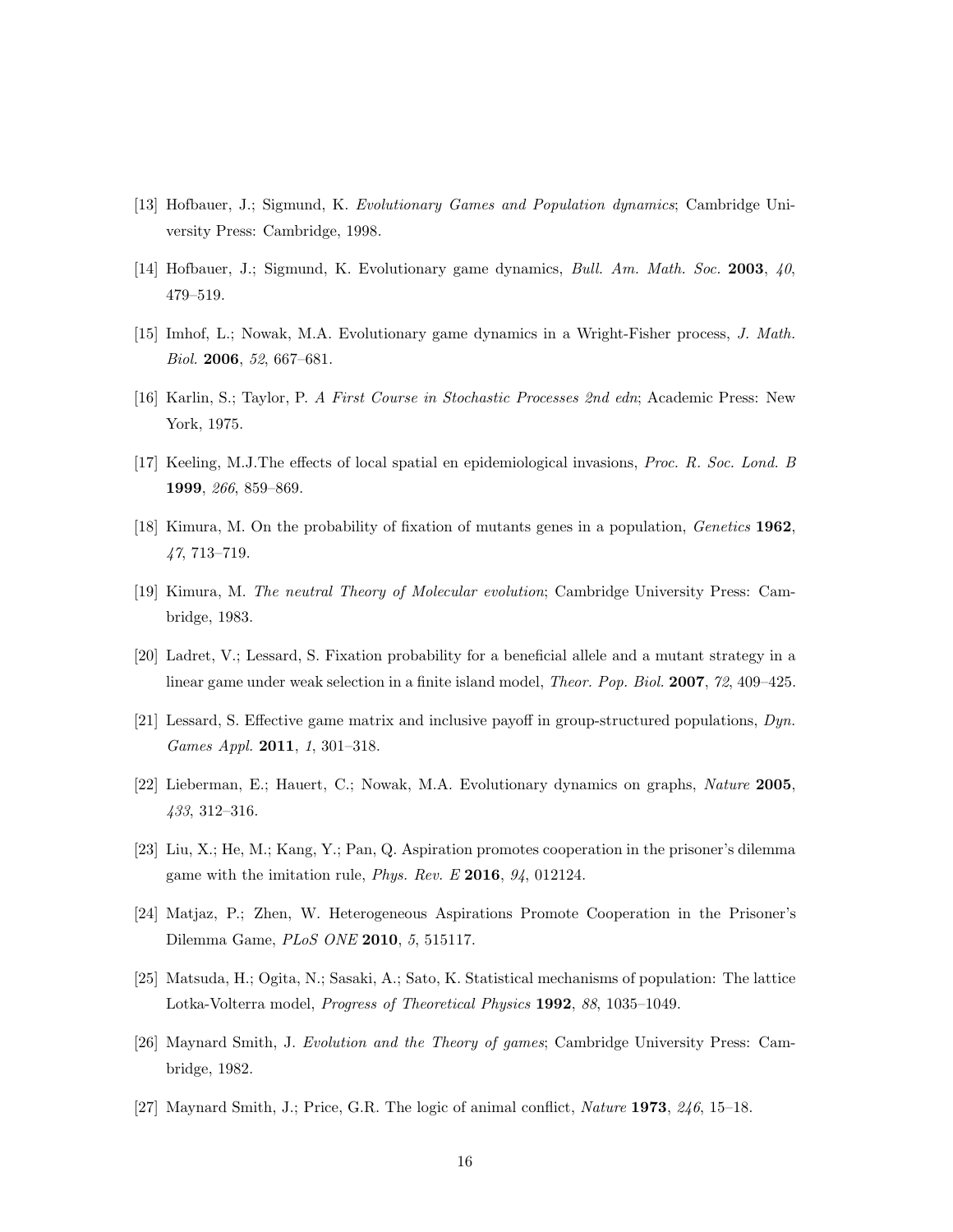- <span id="page-16-10"></span>[28] Nakamaru, M.; Matsuda, H.; Iwasa, Y. The evolution of cooperation in a lattice structured population, J. Theor. Biol. 1997, 184, 65–81.
- <span id="page-16-1"></span>[29] Nowak, M.A. Evolutionary dynamics; Harvard University Press: Cambridge, 2006.
- <span id="page-16-6"></span>[30] Nowak, M.A.; May, R. Evolutionary game and spatial chaos, Nature 1992, 359, 826–829.
- <span id="page-16-2"></span>[31] Nowak, M.A.; Sasaki, A.; Taylor, C.; Fudenberg, D. Emergence of cooperation and evolutionary stability in finite populations, Nature 2004, 428, 646–650.
- <span id="page-16-7"></span>[32] Ohtsuki, H.; Hauert, C.; Lieberman, E.; Nowak, M.A. A simple rule for the evolution of cooperation on graphs and social networks, Nature 2006, 441, 502–505.
- <span id="page-16-11"></span>[33] Ohtsuki, H.; Nowak, M.A. The replicator equation on graphs, J. Theor. Biol. 2006, 243, 86–97.
- <span id="page-16-9"></span>[34] Ohtsuki, H.; Nowak, M.A. Evolutionary games on cycles, Proc. R. Soc. B 2006, 273, 2249– 2256.
- <span id="page-16-12"></span>[35] Ohtsuki, H.; Pacheco, J.; Nowak, M.A. Evolutionary graph theory: breaking the symmetry between interaction and replacement, J. Theor. Biol. 2007, 246, 681–694.
- <span id="page-16-3"></span>[36] Rousset, F.; Billiard, D. A theoretical basis for measures of kin selection in subdivided populations: finite populations and localized dispersal, J. Evol. Biol. 2000, 13, 814–825.
- <span id="page-16-4"></span>[37] Rousset, F. A minimal derivation of convergence stability measures, J. Theor. Biol. 20003, 221, 665–668.
- <span id="page-16-5"></span>[38] Rousset, F. Separation of time scales, fixation probabilities and convergence to evolutionarily stable states under isolation by distance, Theor. Pop. Biol. 20006, 61, 165–179.
- <span id="page-16-0"></span>[39] Samuelson, L. Evolutionary Games and Equilibrium selection; MIT Press: Cambridge, 1997.
- <span id="page-16-13"></span>[40] Szabó, G.; Töke, C. Evolutionary prisoners dilemma game on a square lattice, Phys. Rev. E 1998, 58, 69.
- <span id="page-16-15"></span>[41] Tarnita, C.; Ohtsuki, H.; Antal, T.; Fu, F.; Nowak, M.A. Strategy selection in structured populations, J. Theor. Biol. 2009, 259, 570–581.
- <span id="page-16-14"></span>[42] Taylor, C.; Fudenberg, D.; Sasaki, A.; Nowak, M.A. Evolutionary game dynamics in finite populations, Bull. Math. Biol. 2004, 66, 1621–1644.
- <span id="page-16-8"></span>[43] Taylor, P; Day, T.; Wild, G. Evolution of cooperation in a finite homogeneous graph, Nature 2007, 447, 469–472.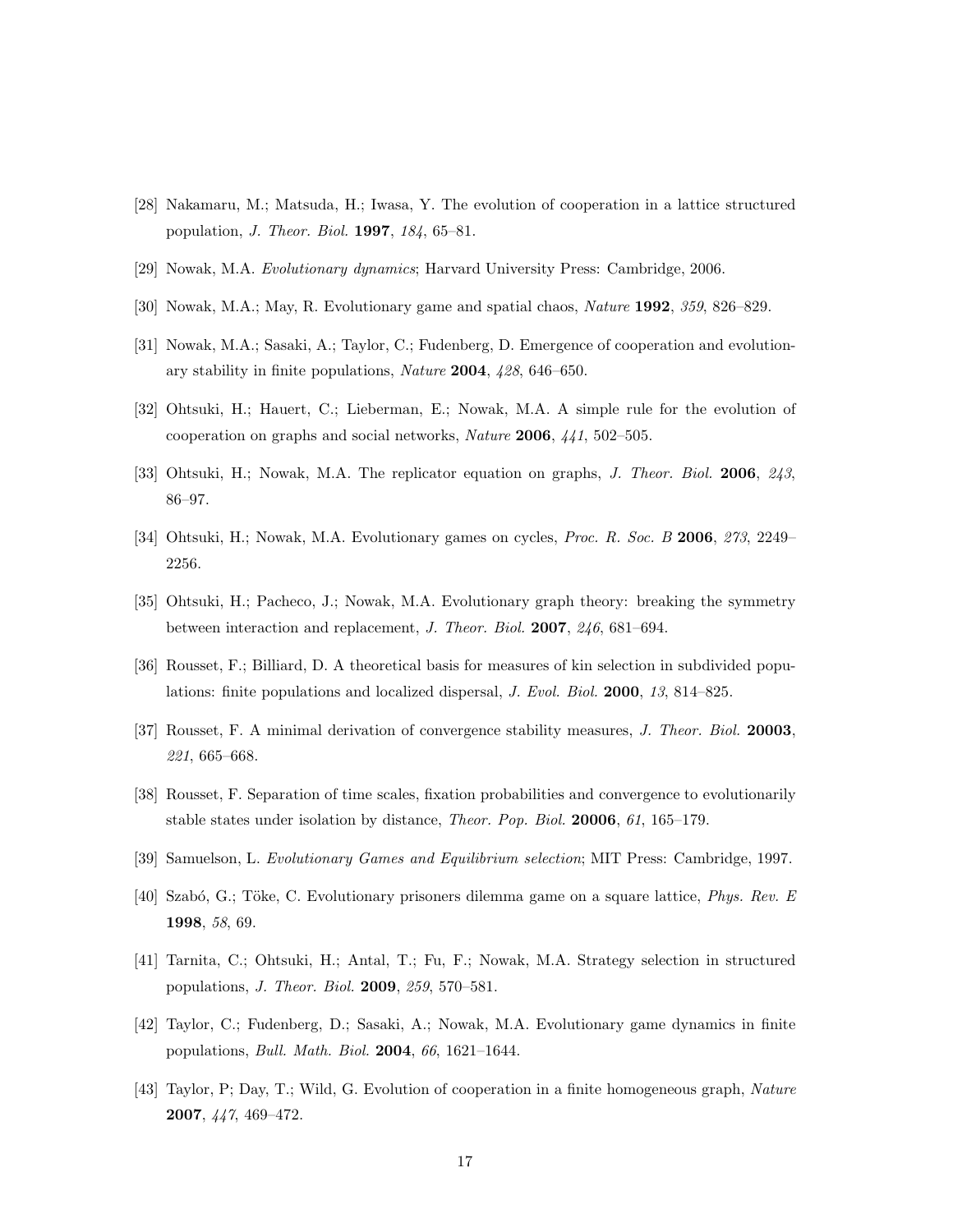- <span id="page-17-2"></span>[44] Taylor, P.; Jonker, L. Evolutionary stable strategies and game dynamics, Math. Biosc. 1978, 40, 145–156.
- <span id="page-17-6"></span>[45] Traulsen, A.; Pacheco, J.; Nowak, M.A. Pairwise comparison and selection temperature in evolutionary game dynamics, J. Theor. Biol. 2007, 246, 522-529.
- <span id="page-17-8"></span>[46] Traulsen, A.; Semmann, D.; Sommerfeld, R.; Krambeck, H.; Milinski, M. Human strategy updating in evolutionary games, Proc. Nat. Acad. Sci. USA 2010, 107, 2962-2966.
- <span id="page-17-5"></span>[47] van Baalen, M. Pair Approximations for Different Spatial Geometries. In The Geometry of Ecological Interactions: Simplifying Spatial Complexity; Dieackmann, U., Law, R., Metz, J. Eds.; Cambridge University Press: Cambridge, 2000; pp. 359–387.
- <span id="page-17-7"></span>[48] van Bergen, Y.; Coolen, I.; Laland, K.N. Nine-spined sticklebacks exploit the most reliable source when public and private information conflict, Proc. R. Soc. London. Ser. B 2004, 271, 957–962.
- <span id="page-17-4"></span>[49] van Veelen, M.; Nowak, M.A. Multi-player games on the cycle, J. Theor. Biol. 2012, 292, 116–228.
- <span id="page-17-1"></span>[50] Vincent, T.L.; Brown, J.S. Evolutionary Game Theory, Natural Selection, and Darwinian Dynamics; Cambridge University Press: Cambridge, 2005.
- <span id="page-17-0"></span>[51] Weibull, J.W. Evolutionary Game Theory; MIT Press: Cambridge, 1995.
- <span id="page-17-9"></span>[52] Wu, B.; Altrock, P.; Wang, L.; Traulsen, A. Universality of weak selection, Phys. Rev. E 2010, 82, 046106.
- <span id="page-17-3"></span>[53] Zeeman, R.C. Populations dynamics from game theory. In Global Theory of Dynamical Systems; Nitecki, Z.H., Robinson, R.C. Eds.; Springer: New York, 1980.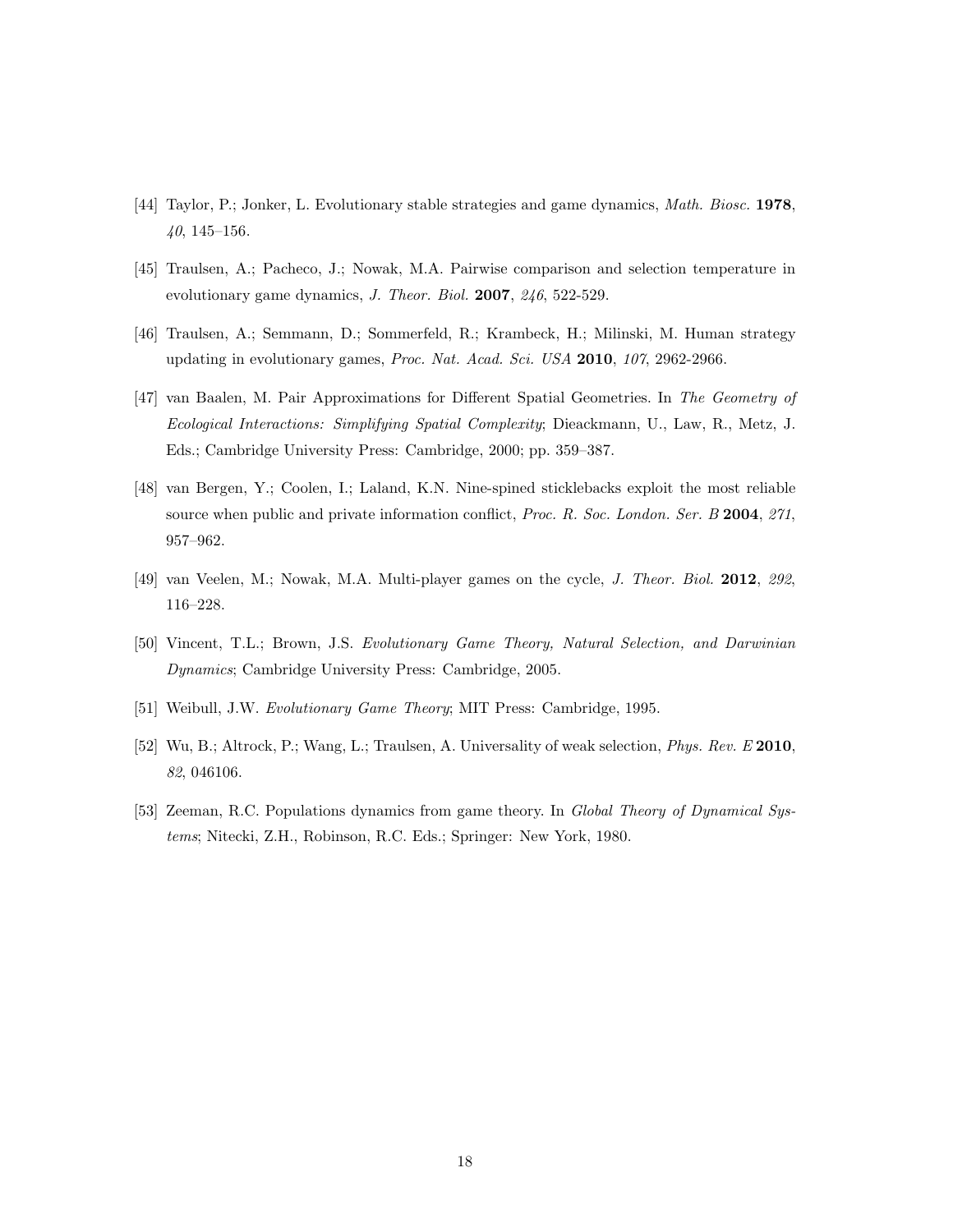# 6. Appendix A: General case  $k \geq 3$

#### 6.1. Rate of change under weak selection

Define  $p_X$  and  $p_{XY}$  as the frequencies of strategy X and pairs of type XY, respectively, for  $X, Y \in \{C, D\}$ . Denote by  $q_{Y|X} = p_{XY}/p_X$  the probability that a given neighbor of an X-strategist is a Y -strategist. As a result of basic probability properties, these quantities are related by the following relations

$$
p_C + p_D = 1,
$$
  
\n
$$
p_{XY} = q_{X|Y}p_Y = q_{Y|X}p_X = p_{YX},
$$
  
\n
$$
q_{A|Y} + q_{B|Y} = 1.
$$
\n(43)

<span id="page-18-0"></span>Using these identities, we can express all these probabilities in terms of  $p_C$  and  $q_{C|C}$ 

$$
p_D = 1 - p_C,
$$
  
\n
$$
p_{CC} = q_{C|C}p_C,
$$
  
\n
$$
q_{D|C} = 1 - q_{C|C},
$$
  
\n
$$
p_{CD} = q_{D|C}p_C = (1 - q_{C|C})p_C,
$$
  
\n
$$
q_{C|D} = \frac{p_{CD}}{p_D} = \frac{(1 - q_{C|C})p_C}{1 - p_C},
$$
  
\n
$$
q_{D|D} = 1 - q_{C|D} = 1 - \frac{(1 - q_{C|C})p_C}{1 - p_C},
$$
  
\n
$$
p_{DD} = q_{D|D}p_D = 1 - p_C - (1 - q_{C|C})p_C.
$$
  
\n(44)

Based on the above identities, the evolutionary process is completely described through  $p<sub>C</sub>$  and  $q_{C|C}$ .

The next step is to derive the changes in one time step of  $p_C$  and  $q_{C|C}$ , respectively, to characterize the evolutionary process of our model.

# 6.1.1. Payoffs

Assume that the selected individual, I, is an X-strategist, and that its neighborhood is formed by  $k_C$  cooperators and  $k_D = k - k_C$  defectors. Therefore, its expected payoff is

$$
\Pi_X = \begin{cases} \frac{k_C R + k_D S}{k} & \text{if } X = C, \\ \frac{k_C T + k_D P}{k} & \text{if } X = D. \end{cases}
$$
 (45)

In the second round, individual I will adopt a neighbor's strategy. Then, we must consider the neighborhood's payoffs of  $I$ . Let individual  $J$ , a  $Y$ -player, be a random neighbor of individual  $I$ ,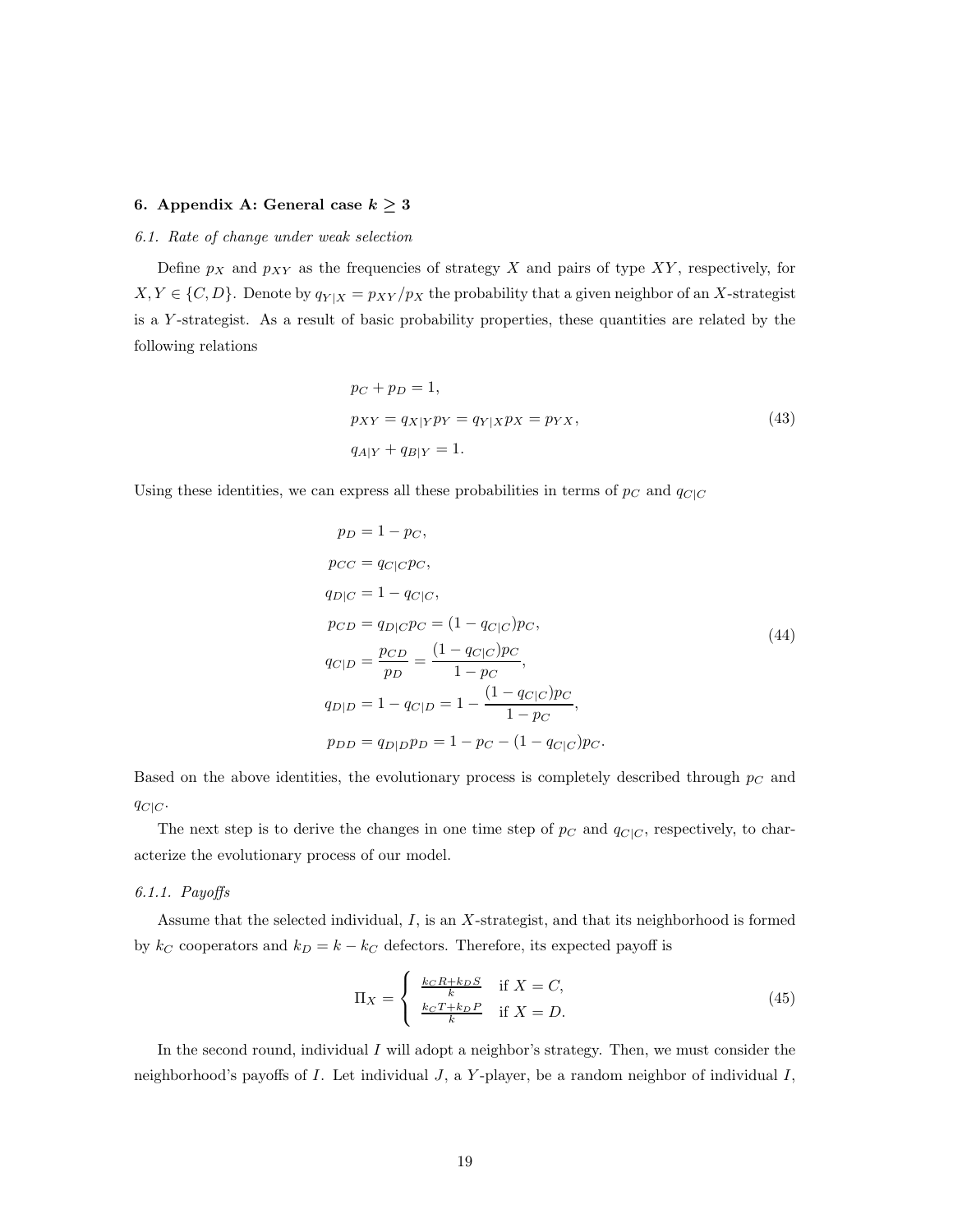and let  $\Pi_{Y|X}$  be the expected payoff of individual J. Hence, with reasoning based on the strategies of individuals  $I$  and  $J$ , we have

$$
\Pi_{C|C} = \frac{[1 + (k-1)q_{C|C}]R + (k-1)q_{D|C}S}{k},
$$
\n
$$
\Pi_{C|D} = \frac{(k-1)q_{C|C}R + [1 + (k-1)q_{D|C}]S}{k},
$$
\n
$$
\Pi_{D|C} = \frac{[1 + (k-1)q_{C|D}]T + (k-1)q_{D|D}P}{k},
$$
\n
$$
\Pi_{D|D} = \frac{(k-1)q_{C|D}T + [1 + (k-1)q_{D|D}]P}{k}.
$$
\n(46)

<span id="page-19-0"></span>*Proof.* Start with the first payoff in Eq.  $(46)$ . Assume that I and J are two cooperators. In addition of I, individual J has other  $k-1$  neighbors. Each one of them is of type C with probability  $q_{C|C}$ , or of type D with probability  $q_{D|C} = 1 - q_{C|C}$ . In average, the neighborhood of individual J is composed of  $1 + (k-1)q_{C|C}$  cooperators and  $(k-1)q_{D|C}$  defectors. This explains the form of the expected payoff. Similarly, we have the other payoffs in Eq. [\(46\)](#page-19-0). □

#### 6.1.2. Change in  $p_C$

The frequency of C,  $p<sub>C</sub>$ , increases if a defector becomes a cooperator. A defector is selected to update its strategy with probability  $p<sub>D</sub>$ . Its neighborhood is formed by  $k<sub>C</sub>$  cooperators and  $k_D = k - k_C$  defectors with probability  $\binom{k}{k_C} q_{C|D}^{k_C} q_{D|D}^{k_D}$ , for  $k_C = 0, 1, \ldots, k$ . It will choose to update its strategy with probability

$$
\mathbb{E}\Big[\frac{1}{1 + e^{\delta(\Pi_D - \alpha_D)}}\Big] = \mathbb{E}\Big[\frac{1}{2} + \delta \cdot \frac{\alpha_D - \Pi_D}{4} + \mathcal{O}(\delta^2)\Big] = \frac{1}{2} + \delta \cdot \frac{\tilde{\alpha}_D - \Pi_D}{4}.\tag{47}
$$

Here  $\mathcal{O}(\delta^n)$  means that the error is of order of  $\delta^n$  for  $n \in \mathbb{N}$ . Finally, it becomes a cooperator with probability

$$
\frac{k_C(1+\delta\Pi_{C|D})}{k_C(1+\delta\Pi_{C|D})+k_D(1+\delta\Pi_{D|D})} = \frac{k_C}{k} + \delta \frac{k_C k_D}{k^2}(\Pi_{C|D} - \Pi_{D|D}) + \mathcal{O}(\delta^2). \tag{48}
$$

In this case, the change is  $\Delta p_C = \frac{1}{N}$ . Summarize this event in the following probability

$$
\mathbb{P}\left(\Delta p_C = \frac{1}{N}\right) = \underbrace{p_D}_{\text{select a defector}} \sum_{k_C=0}^k \binom{k}{k_C} q_{C|D}^{k_C} q_{D|D}^{k_D} \underbrace{\mathbb{E}\left[\frac{1}{1+e^{\delta(\Pi_D - \alpha_D)}}\right]}_{\text{it updates its strategy}} \underbrace{\frac{k_C(1+\delta\Pi_{C|D})}{\text{it belongs a cooperator}}} \\ = \underbrace{\frac{p_D}{2k} \sum_{k_C=0}^k k_C \binom{k}{k_C} q_{C|D}^{k_C} q_{D|D}^{k_D} + \frac{\delta p_D}{2} \sum_{k_C=0}^k \frac{k_C}{k} \binom{k}{k_C} q_{C|D}^{k_C} q_{D|D}^{k_D}}_{\text{it becomes a cooperator}} \times \left[\frac{k_D}{k}(\Pi_{C|D} - \Pi_{D|D}) + \frac{\tilde{\alpha}_D - \Pi_D}{2}\right] + \mathcal{O}(\delta^2). \tag{49}
$$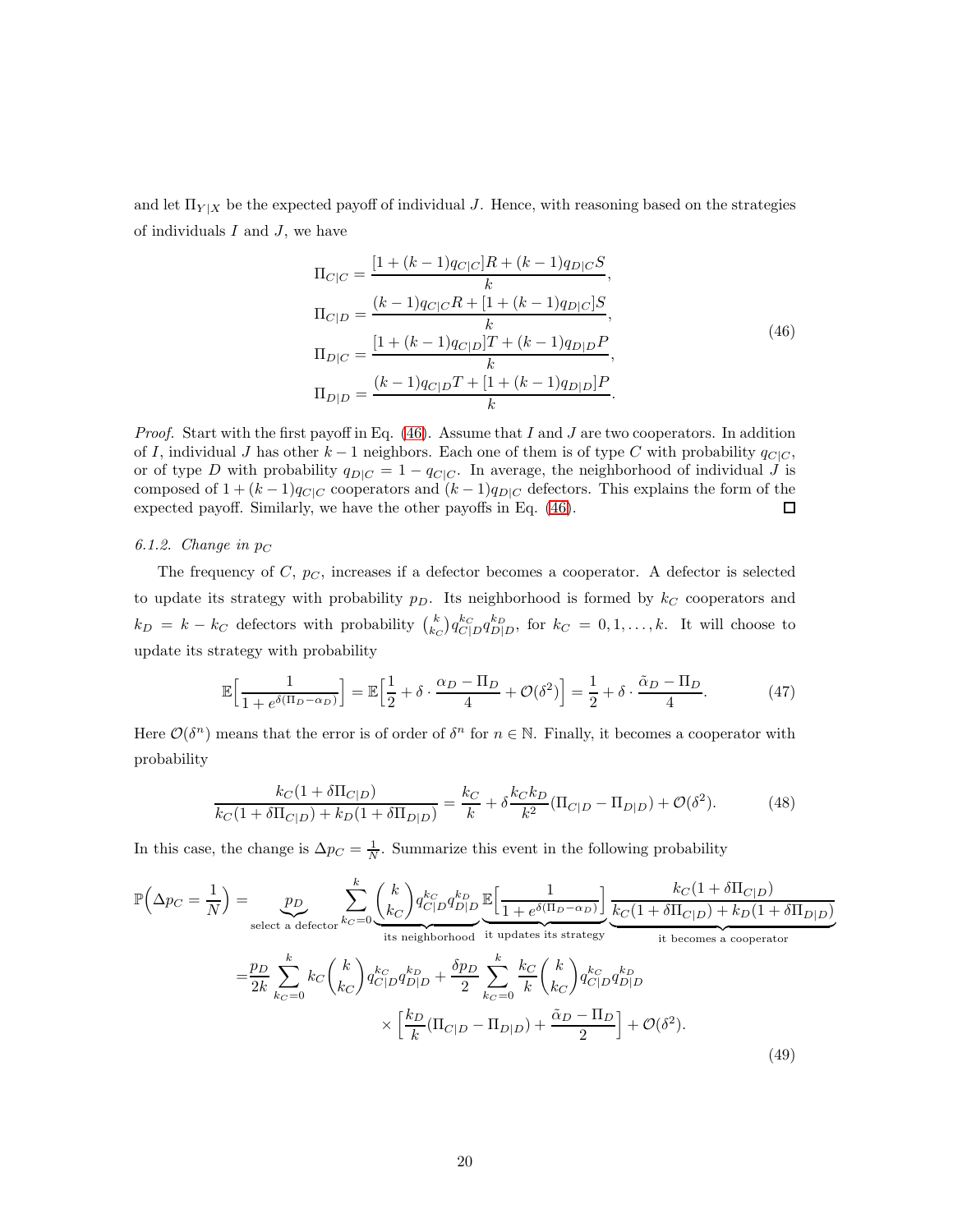Using Eq. [\(46\)](#page-19-0) and the first two moments of the binomial distribution,

<span id="page-20-2"></span>
$$
\sum_{k_C=0}^k k_C \times {k \choose k_C} q_{C|D}^{k_C} q_{D|D}^{k_D} = \sum_{k_C=0}^k k_C \times {k \choose k_C} q_{C|D}^{k_C} (1 - q_{C|D})^{k_D} = k q_{C|D},
$$
\n
$$
\sum_{k_C=0}^k k_C^2 \times {k \choose k_C} q_{C|D}^{k_C} q_{D|D}^{k_D} = \sum_{k_C=0}^k k_C^2 \times {k \choose k_C} q_{C|D}^{k_C} (1 - q_{C|D})^{k_D} = k q_{C|D} + k(k-1) q_{C|D}^2,
$$
\n(50)

<span id="page-20-0"></span>yield

$$
\mathbb{P}\left(\Delta p_C = \frac{1}{N}\right) = \frac{p_D q_{C|D}}{2} + \frac{\delta p_D}{4k} \Big[ 2(k-1) q_{C|D} q_{D|D} (\Pi_{C|D} - \Pi_{D|D}) + k q_{C|D} \tilde{\alpha}_D - (1 + (k-1) q_{C|D}) q_{C|D} T - (k-1) q_{C|D} q_{D|D} P \Big] + \mathcal{O}(\delta^2) = \frac{p_{CD}}{2} + \frac{\delta p_{CD}}{4k} \Big[ I_R^+ R + I_S^+ S - I_T^+ T - I_P^+ P + k \tilde{\alpha}_D \Big] + \mathcal{O}(\delta^2),
$$
(51)

where

$$
I_R^+ = \frac{2(k-1)^2}{k} q_{C|C} q_{D|D},
$$
  
\n
$$
I_S^+ = \frac{2(k-1)}{k} q_{D|D} \left( 1 + (k-1) q_{D|C} \right),
$$
  
\n
$$
I_T^+ = 1 + (k-1) q_{C|D} + \frac{2(k-1)^2}{k} q_{D|D} q_{C|D},
$$
  
\n
$$
I_P^+ = \frac{k-1}{k} q_{D|D} \left( k + 2 + 2(k-1) q_{D|D} \right).
$$
\n(52)

The frequency of  $C, p<sub>C</sub>$ , decreases if a cooperator becomes a defector. In this case, the change is  $\Delta p_C = -\frac{1}{N}$ . This happens with probability

$$
\mathbb{P}\left(\Delta p_C = -\frac{1}{N}\right) = \underbrace{p_C}_{\text{select a cooperator}} \sum_{k_C=0}^{k} \underbrace{\binom{k}{k_C} q_{C|C}^{k_C} q_{D|C}^{k_D}}_{\text{its neighborhood it updates its strategy}} \underbrace{\frac{k_D(1+\delta\Pi_{D|C})}{\text{it success a defector}}}_{\text{it becomes a defector}}
$$
\n
$$
= \frac{p_C}{2k} \sum_{k_C=0}^{k} k_D \binom{k}{k_C} q_{C|C}^{k_C} q_{D|C}^{k_D} + \frac{\delta p_C}{2k} \sum_{k_C=0}^{k} k_D \binom{k}{k_C} q_{C|C}^{k_C} q_{D|C}^{k_D}
$$
\n
$$
\times \left(\frac{k_C}{k} (\Pi_{D|C} - \Pi_{C|C}) + \frac{\tilde{\alpha}_C - \Pi_C}{2}\right) + \mathcal{O}(\delta^2)
$$
\n
$$
= \frac{p_{CD}}{2} + \frac{\delta p_{CD}}{4k} \left(-I_R - I_S - I_S + I_T - I_P - I_S - \frac{\tilde{\alpha}_C - \Pi_C}{2}\right) + \mathcal{O}(\delta^2), \tag{53}
$$

where

<span id="page-20-1"></span>
$$
I_R^- = \frac{k-1}{k} q_{C|C} \Big( k + 2 + 2(k-1) q_{C|C} \Big),
$$
  
\n
$$
I_S^- = 1 + (k-1) q_{D|C} + \frac{2(k-1)^2}{k} q_{C|C} q_{D|C},
$$
  
\n
$$
I_T^- = \frac{2(k-1)}{k} q_{C|C} \Big( 1 + (k-1) q_{C|D} \Big),
$$
  
\n
$$
I_P^- = \frac{2(k-1)^2}{k} q_{C|C} q_{D|D}.
$$
  
\n(54)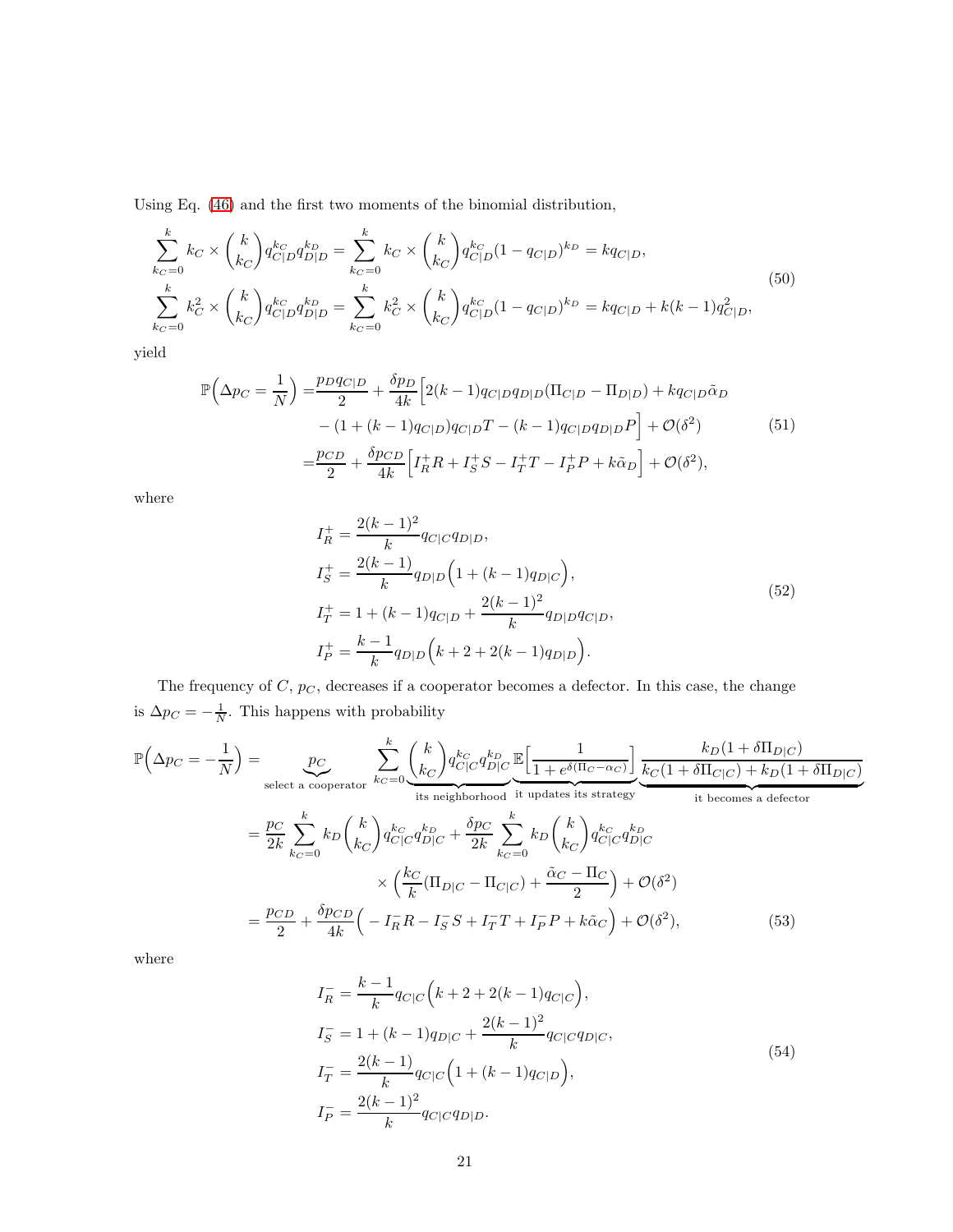Denote by  $\dot{p}_A$  the rate of change of  $p_C$  in one time step. Using Eqs [\(51\)](#page-20-0) and [\(53\)](#page-20-1), we obtain

<span id="page-21-1"></span>
$$
\dot{p}_C = \frac{1}{N} \mathbb{P}\left(\Delta p_C = \frac{1}{N}\right) - \frac{1}{N} \mathbb{P}\left(\Delta p_C = -\frac{1}{N}\right)
$$

$$
= \frac{\delta p_{CD}}{4Nk} \left[I_R R + I_S S - I_T T - I_P P + k\Delta \alpha\right] + \mathcal{O}(\delta^2),\tag{55}
$$

where

<span id="page-21-2"></span>
$$
I_R = I_R^+ + I_R^- = \left[k + 2 + 2(k - 1)(q_{C|C} + q_{D|D})\right] \frac{k - 1}{k} q_{C|C},
$$
  
\n
$$
I_S = I_S^+ + I_S^- = 1 + (k - 1)q_{D|C} + \frac{2(k - 1)^2}{k} (q_{C|C} + q_{D|D}) q_{D|C} + \frac{2(k - 1)q_{D|D}}{k},
$$
  
\n
$$
I_T = I_T^+ + I_T^- = 1 + (k - 1)q_{C|D} + \frac{2(k - 1)^2}{k} (q_{C|C} + q_{D|D}) q_{C|D} + \frac{2(k - 1)q_{C|C}}{k},
$$
  
\n
$$
I_P = I_P^+ + I_P^- = \left[k + 2 + 2(k - 1)(q_{C|C} + q_{D|D})\right] \frac{k - 1}{k} q_{D|D},
$$
  
\n(56)

and  $\Delta \alpha = \tilde{\alpha}_D - \tilde{\alpha}_C$ .  $\Delta \alpha$  is the difference in aspired level between a defector and a cooperator.

# 6.1.3. Change in  $q_{C|C}$

Since  $q_{C|C} = p_{CC}/p_C$ , we must start by the rate of change of  $p_{CC}$ , the frequency of CC-pairs. Note that the total number of all pairs is  $kN/2$  as each individual has k neighbors.  $p_{CC}$  changes if a defector becomes a cooperator or a cooperator becomes a defector. Let I be the selected individual and assume that its neighborhood is formed by  $k_C$  cooperators and  $k_D = k - k_C$  defectors.

The number of pairs  $CC$  will increase by  $k<sub>C</sub>$  if a defector becomes a cooperator. This occurs with probability

$$
\mathbb{P}\left(\Delta p_{CC} = \frac{2k_C}{kN}\right) = p_D \binom{k}{k_C} q_{C|D}^{k_C} q_{D|D}^{k_D} \times \mathbb{E}\left[\frac{1}{1 + e^{\delta(\Pi_D - \alpha_D)}}\right] \times \frac{k_C (1 + \delta \Pi_{C|D})}{k_C (1 + \delta \Pi_{C|D}) + k_D (1 + \delta \Pi_{D|D})}
$$
\n
$$
= \frac{k_C p_D}{2k} \binom{k}{k_C} q_{C|D}^{k_C} q_{D|D}^{k_D} + \mathcal{O}(\delta),\tag{57}
$$

The number of pairs  $CC$  will decrease by  $k<sub>C</sub>$  if a cooperator becomes a defector. This occurs with probability

<span id="page-21-0"></span>
$$
\mathbb{P}\left(\Delta p_{CC} = -\frac{2k_C}{kN}\right) = p_C \binom{k}{k_C} q_{C|C}^{k_C} q_{D|C}^{k_D} \times \mathbb{E}\left[\frac{1}{1 + e^{\delta(\Pi_C - \alpha_C)}}\right] \times \frac{k_D(1 + \delta\Pi_{D|C})}{k_C(1 + \delta\Pi_{C|C}) + k_D(1 + \delta\Pi_{D|C})}
$$
\n
$$
= \frac{p_C k_D}{2k} \binom{k}{k_C} q_{D|C}^{k_C} q_{C|C}^{k_D} + \mathcal{O}(\delta). \tag{58}
$$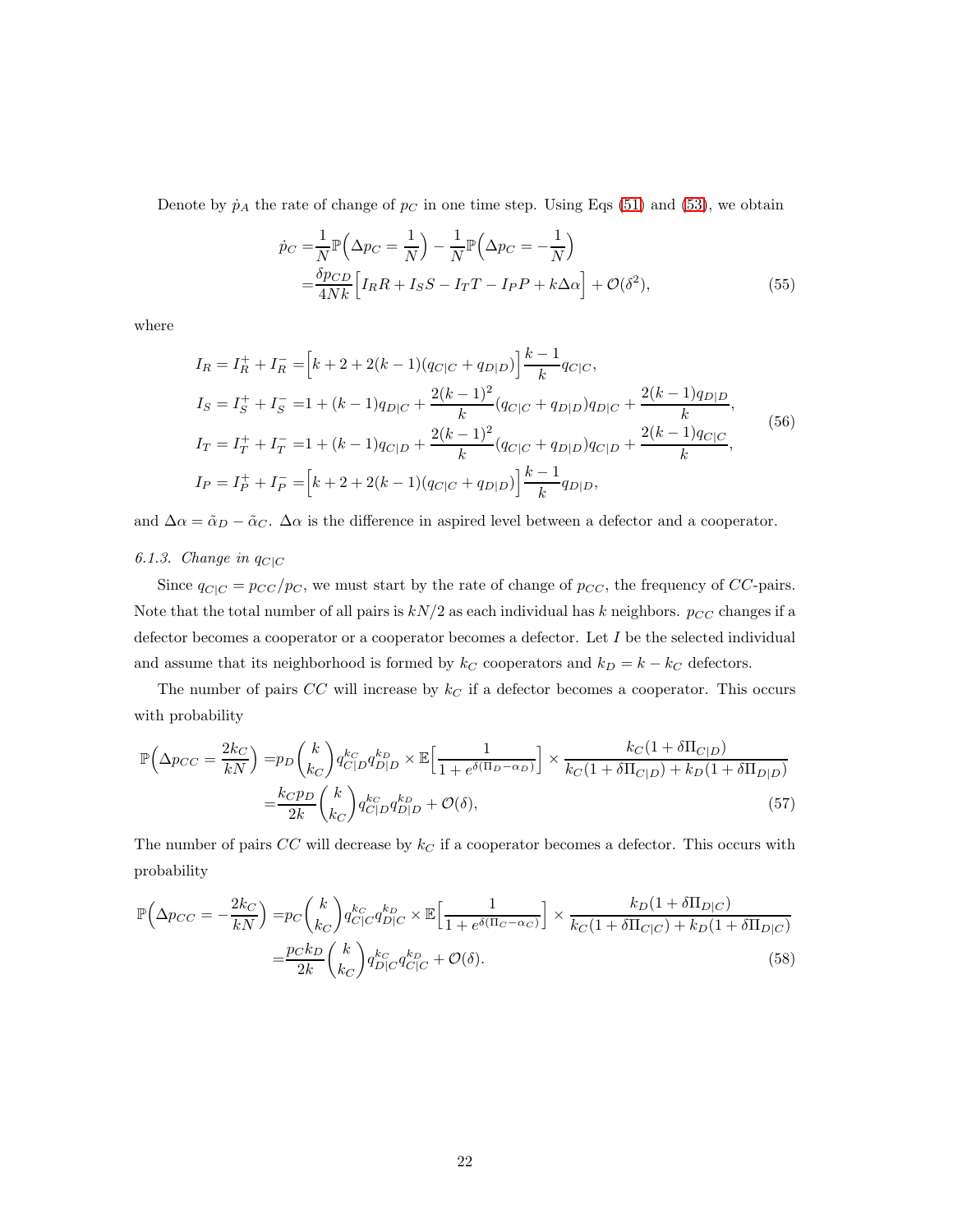Let  $\dot{p}_{CC}$  be the rate of change of  $p_{CC}$  in one time step. Combining Eqs [\(50\)](#page-20-2) and [\(58\)](#page-21-0) yield

$$
\dot{p}_{CC} = \sum_{k_C=0}^{k} \frac{2k_C}{kN} \left[ \mathbb{P} \left( \Delta p_{CC} = \frac{2k_C}{kN} \right) - \mathbb{P} \left( \Delta p_{CC} = -\frac{2k_C}{kN} \right) \right]
$$
\n
$$
= \sum_{k_C=1}^{k} \frac{2k_C}{kN} \left[ \frac{k_{CPD}}{2k} {k \choose k_C} q_{C|D}^{k_C} q_{D|D}^{k_D} - \frac{k_{DPC}}{2k} {k \choose k_C} q_{C|C}^{k_C} q_{D|C}^{k_D} \right] + \mathcal{O}(\delta)
$$
\n
$$
= \frac{p_D}{k^2N} \sum_{k_C=0}^{k} k_C^2 {k \choose k_C} q_{C|D}^{k_C} q_{D|D}^{k_D} - \frac{p_C}{k^2N} \sum_{k_C=0}^{k} k_C k_D {k \choose k_C} q_{C|C}^{k_C} q_{D|C}^{k_D} + \mathcal{O}(\delta)
$$
\n
$$
= \frac{p_D}{k^2N} \left( kq_{C|D} - k(k-1)q_{C|D}^2 \right) - \frac{p_C}{k^2N} \left( k^2 q_{C|C} - kq_{C|C} - k(k-1)q_{C|C}^2 \right) + \mathcal{O}(\delta)
$$
\n
$$
= \frac{p_{CD}}{kN} \left( 1 + (k-1)(q_{C|D} - q_{C|C}) \right) + \mathcal{O}(\delta).
$$
\n(59)

As a result, the rate of change of  $q_{C|C}$  in one time step is

$$
\dot{q}_{C|C} = \frac{\dot{p}_{CC}}{p_C} = \frac{p_{CD}}{kNp_C} \left( 1 + (k-1)(q_{C|D} - q_{C|C}) \right) + \mathcal{O}(\delta)
$$
\n
$$
= \frac{1 - q_{C|C}}{kN} \left\{ 1 + (k-1)\frac{p_C - q_{C|C}}{1 - p_C} \right\} + \mathcal{O}(\delta).
$$
\n(60)

In the last step, we have used Eq [\(44\)](#page-18-0).

#### 6.2. The quasi-steady state

Under weak selection, global frequency  $p_C$  changes at a rate of order  $\delta$  (see Eq. [\(55\)](#page-21-1)), which is very small, while the local frequency  $q_{C|C}$  changes at a rate of order 1 (see Eq. [\(60\)](#page-22-0)). As a consequence, the local density  $q_{C|C}$  equilibrates much more quickly than the global density  $p_C$ (Ohtsuki and Nowak [\[34\]](#page-16-9)). Therefore, the dynamical system rapidly converges onto a quasi-steady state, defined by  $\dot{q}_{C|C} = 0$ , or more explicitly,

<span id="page-22-1"></span><span id="page-22-0"></span>
$$
q_{C|C} = \frac{1}{k-1} + \frac{k-2}{k-1}p_C.
$$
\n(61)

It is the key relationship, which is obtained in many studies of structured populations in regular graphs (Ohtsuki et al. [\[32](#page-16-7), [34](#page-16-9), [35](#page-16-12)]).

Instead of studying a diffusion process in terms of two variables,  $p_C$  and  $q_{C|C}$ , by this relation we describe the system by one-dimensional diffusion process in terms of  $p<sub>C</sub>$  only. In fact, by using Eq [\(61\)](#page-22-1), we express the different probabilities of Eq [\(44\)](#page-18-0) in terms of  $p<sub>C</sub>$  as

$$
p_D = 1 - p_C,
$$
  
\n
$$
q_{D|C} = 1 - q_{C|C} = \frac{k-2}{k-1}(1 - p_C),
$$
  
\n
$$
q_{C|D} = \frac{q_{D|C}p_C}{1 - p_C} = \frac{k-2}{k-1}p_C,
$$
  
\n
$$
q_{D|D} = 1 - q_{C|D} = 1 - \frac{k-2}{k-1}p_C,
$$
  
\n
$$
p_{CD} = q_{D|C}p_C = \frac{k-2}{k-1}(1 - p_C)p_C.
$$
\n(62)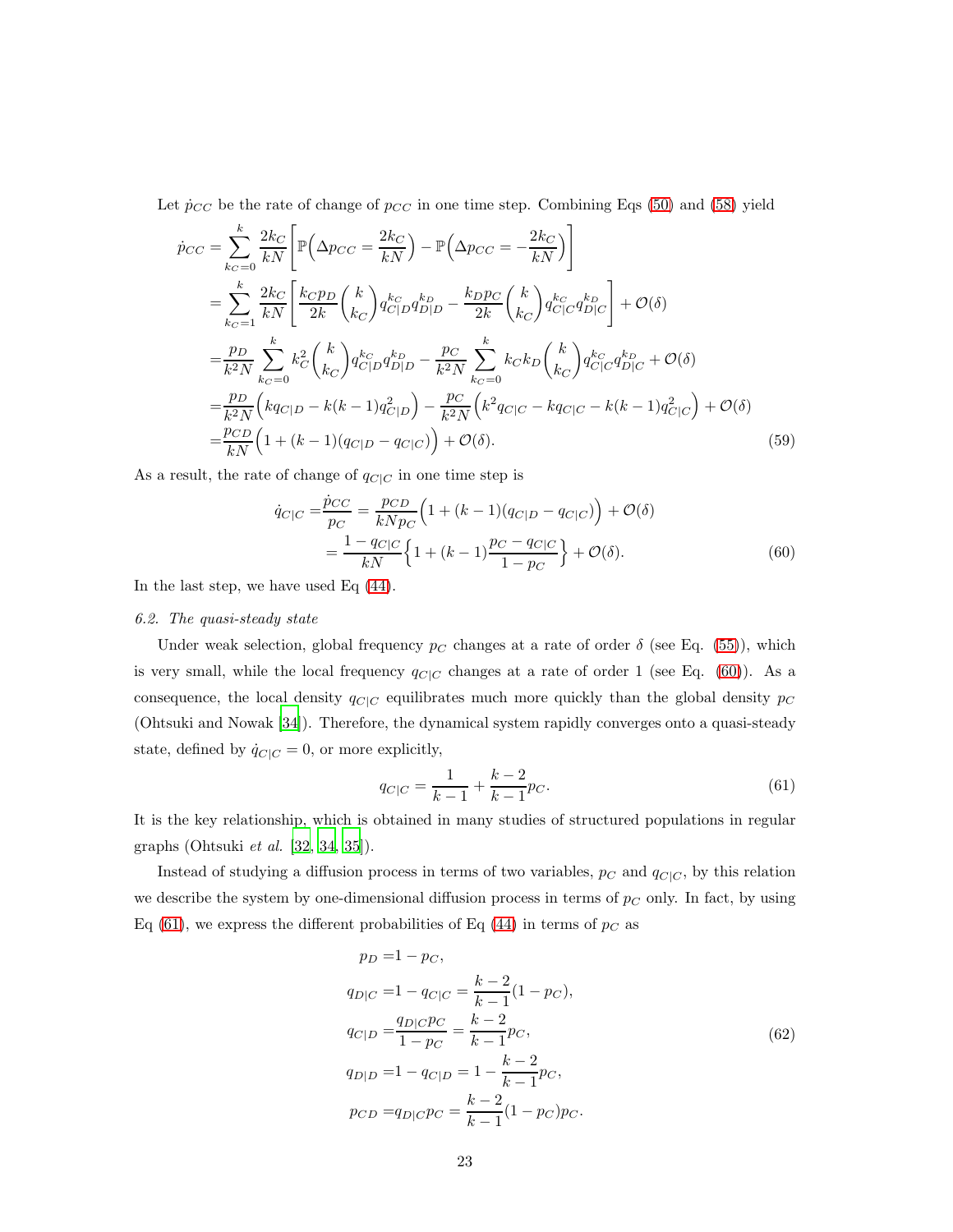<span id="page-23-0"></span>Inserting these equations in Eq [\(56\)](#page-21-2), we have

$$
I_R = \frac{3k + 2 + (3k + 2)(k - 2)p_C}{k},
$$
  
\n
$$
I_S = \frac{3k^2 - 3k - 2 - (k - 2)(3k + 2)p_C}{k},
$$
  
\n
$$
I_T = \frac{(k + 2) + (3k + 2)(k - 2)p_C}{k},
$$
  
\n
$$
I_P = \frac{(3k + 2)(k - 1) - (3k + 2)(k - 2)p_C}{k}.
$$
\n(63)

With a short interval  $\Delta t$  and by using Eqs [\(55\)](#page-21-1) and [\(63\)](#page-23-0), we have

$$
\mathbb{E}\Big[\Delta p_C \Big| p_C(0) = p \Big] = \dot{p}_C \Delta t \Bigg( \equiv \mu(p) \Delta t \Bigg). \tag{64}
$$

Here  $\mu$  is the first order given by

<span id="page-23-1"></span>
$$
\mu(p) = \frac{\delta(k-2)}{4Nk^2(k-1)}p(1-p)\Big(\Gamma_0 + k^2\Delta\alpha + \Gamma_1p\Big),\tag{65}
$$

where

$$
\Gamma_0 = (3k+2)R + (3k^2 - 3k - 2)S - (k+2)T - (3k+2)(k-1)P,
$$
  
\n
$$
\Gamma_1 = (3k+2)(k-2)(R-S-T+P).
$$
\n(66)

For the variance, we have

<span id="page-23-2"></span>
$$
var\left[\Delta p_C \middle| p_C(0) = p\right] = \mathbb{E}\left[\left(\Delta p_C\right)^2 \middle| p_C(0) = p\right] - \mathbb{E}\left[\Delta p_C \middle| p_C(0) = p\right]^2
$$

$$
= \frac{1}{N^2} \left(\mathbb{P}\left(\Delta p_C = -\frac{1}{N}\right) + \mathbb{P}\left(\Delta p_C = \frac{1}{N}\right)\right) \Delta t + \mathcal{O}(\delta^2) \Delta t \tag{67}
$$

$$
\simeq \frac{(k-2)}{N^2(k-1)} p(1-p) \Delta t \left(\equiv \nu(p) \Delta t\right).
$$

Conditions [\(65\)](#page-23-1) and [\(67\)](#page-23-2) ensure the diffusion approximation with drift function  $\mu(x)$  and diffusion function  $\nu(x)$ .

Suppose that a proportion p of cooperators appears in a population of defectors,  $p \in (0,1)$ . As a result, there are two possibilities for the evolutionary dynamics. The first scenario is that this proportion produces a lineage, which will eventually invade the entire population (extinction of defectors  $x = 1$ . The second scenario is that these proportion might die before reproducing or generate a lineage that disappears after sometime (extinction of cooperators  $x = 0$ ). Then,  $x = 0$ and  $x = 1$  are absorbing states of the diffusion process.

Let  $\phi_C^{\delta}(p,t)$  be the probability that absorption has occurred at  $x = 1$  at or before t. The backward Kolomogov equation (Kimura [\[18](#page-15-13)], Crow and Kimura [\[4\]](#page-14-10), Ewens [\[7\]](#page-14-11)) can be written as

<span id="page-23-3"></span>
$$
\frac{\partial \phi_C^{\delta}(p,t)}{\partial t} = \mu(p) \frac{\partial \phi_C^{\delta}(p,t)}{\partial p} + \frac{\nu(p)}{2} \frac{\partial^2 \phi_C^{\delta}(p,t)}{\partial p^2}
$$
(68)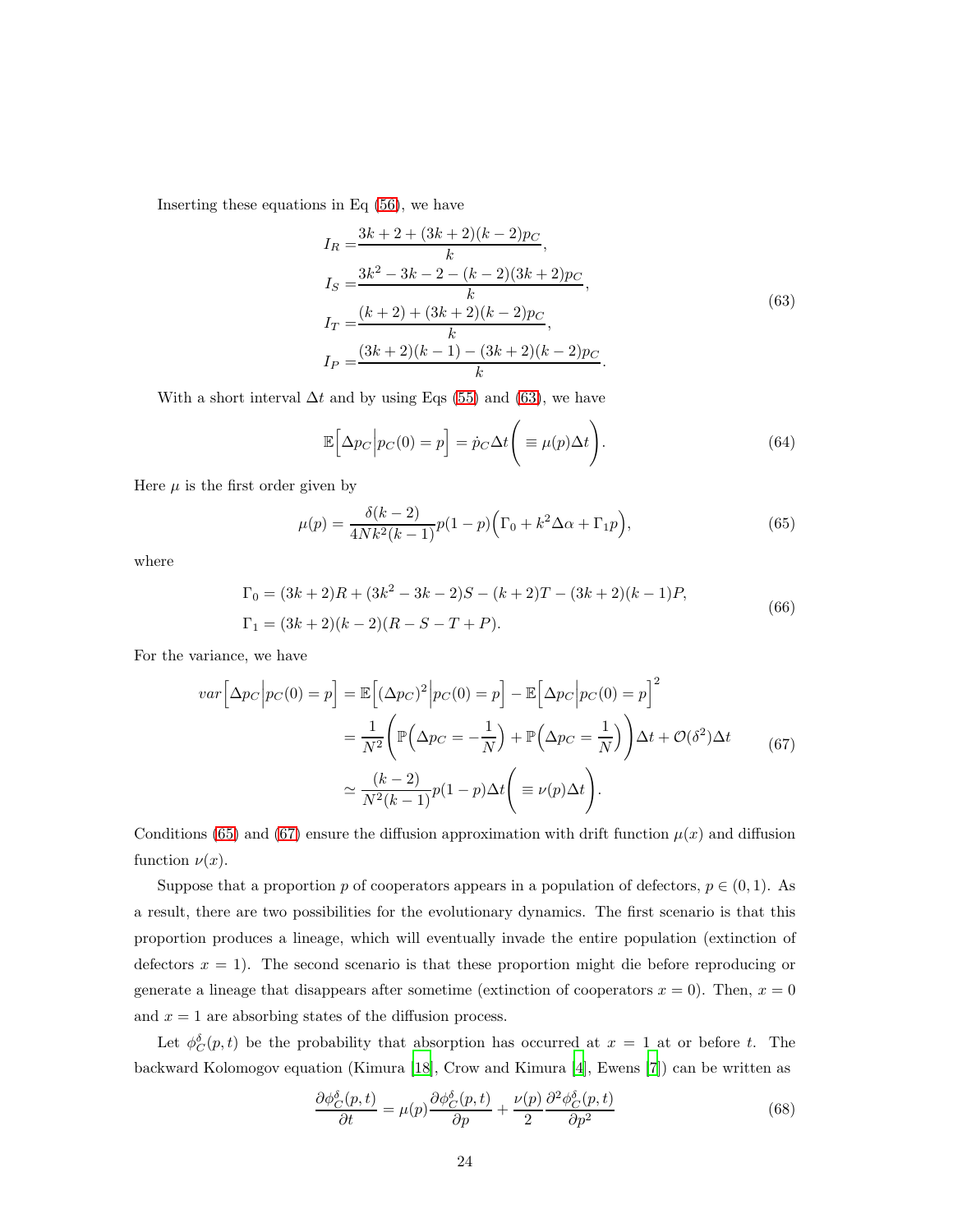with boundary conditions  $\phi_C^{\delta}(0, t) = 0$  and  $\phi_C^{\delta}(1, t) = 1$ .

By letting  $t \to \infty$ , the limit

$$
\phi_C^{\delta}(p) = \lim_{t \to \infty} \phi_C^{\delta}(p, t) \tag{69}
$$

represents the fixation probability of cooperators given an initial frequency p. As  $t \to \infty$ , the left-hand side in [\(68\)](#page-23-3) tends to 0, since  $\phi_C^{\delta}(p,t)$  tends to be constant. Therefore, Eq. (68) becomes

<span id="page-24-2"></span>
$$
\mu(x)\frac{d\phi_C^{\delta}}{dx}(x) + \frac{\nu(x)}{2}\frac{d^2\phi_C^{\delta}}{dx^2}(x) = 0,
$$
\n(70)

with the boundary conditions,  $\phi_C^{\delta}(0) = 0$  and  $\phi_C^{\delta}(1) = 1$ . The solution of Eq [\(70\)](#page-24-2) is

$$
\phi_C^{\delta}(p) = \int_0^p \exp\left\{-\int_0^x \frac{2\mu(y)}{\nu(y)} dy\right\} dx \Big/\int_0^1 \exp\left\{-\int_0^x \frac{2\mu(y)}{\nu(y)} dy\right\} dx. \tag{71}
$$

<span id="page-24-3"></span>Using Eqs  $(65)$  and  $(67)$ , we have

$$
\exp\left\{-\int_0^x \frac{2\mu(y)}{v(y)} dy\right\} = \exp\left\{-\int_0^x \frac{\delta N}{2k^2} (\Gamma_1 y + \Gamma_0) dy\right\}
$$

$$
= \exp\left\{\frac{-\delta N}{4k^2} (\Gamma_1 x^2 + 2\Gamma_0 x + k^2 \Delta \alpha x)\right\}
$$

$$
= 1 - \delta \cdot \frac{N}{4k^2} [\Gamma_1 x^2 + 2\Gamma_0 x + 2k^2 \Delta \alpha x] + \mathcal{O}(\delta^2).
$$
 (72)

Integrating Eq [\(72\)](#page-24-3), we have the key approximation

<span id="page-24-0"></span>
$$
\phi_C^{\delta}(p) = \frac{\int_0^p \left(1 - \delta \cdot \frac{N}{4k^2} (\Gamma_1 x^2 + 2\Gamma_0 x + 2k^2 \Delta \alpha x) \right) dx + \mathcal{O}(\delta^2)}{\int_0^1 \left(1 - \delta \cdot \frac{N}{4k^2} (\Gamma_1 x^2 + 2\Gamma_0 x + 2k^2 \Delta \alpha x) \right) dx + \mathcal{O}(\delta^2)}
$$
\n
$$
= \frac{p - \delta \cdot \frac{N}{4k^2} \left[ \frac{\Gamma_1 p^3}{3} + \Gamma_0 p^2 + k^2 \Delta \alpha p^2 \right] + \mathcal{O}(\delta^2)}{1 - \delta \cdot \frac{N}{4k^2} \left[ \frac{\Gamma_1}{3} + \Gamma_0 + k^2 \Delta \alpha \right] + \mathcal{O}(\delta^2)}
$$
\n
$$
= \left[ p - \delta \cdot \frac{N}{4k^2} \left( \frac{\Gamma_1 p^3}{3} + \Gamma_0 p^2 + k^2 \Delta \alpha p^2 \right) \right] \times \left[ 1 + \delta \cdot \frac{N}{4k^2} \left( \frac{\Gamma_1}{3} + \Gamma_0 + k^2 \Delta \alpha \right) \right] + \mathcal{O}(\delta^2)
$$
\n
$$
= p + \delta \cdot \frac{Np(1-p)}{12k^2} \left[ \Gamma_1 + 3\Gamma_0 + 3k^2 \Delta \alpha + \Gamma_1 p \right] + \mathcal{O}(\delta^2).
$$
\n(73)

Similarly, let  $\phi_D^{\delta}(p)$  be the probability that a proportion p of defectors takes over a population of cooperators. Since there is ultimate fixation of cooperation or defection with probability 1, we have

<span id="page-24-4"></span>
$$
\phi_D^{\delta}(p) = 1 - \phi_C^{\delta}(1-p) = p - \delta \cdot \frac{Np(1-p)}{12k^2} \left[ 2\Gamma_1 + 3\Gamma_0 + 3k^2 \Delta \alpha - \Gamma_1 p \right] + \mathcal{O}(\delta^2). \tag{74}
$$

Note that the above calculation is valid only for  $k \geq 3$  since both the expectation and the variance, given by Eqs  $(65)$  and  $(67)$ , are zero. As a result of Eqs  $(73)$  and  $(74)$ , we have

<span id="page-24-1"></span>
$$
\frac{\phi_C^{\delta}(p)}{\phi_D^{\delta}(p)} = 1 + \delta \cdot \frac{N(1-p)}{4k^2} \Big[ \Gamma_1 + 2\Gamma_0 + 2k^2 \Delta \alpha \Big] + \mathcal{O}(\delta^2). \tag{75}
$$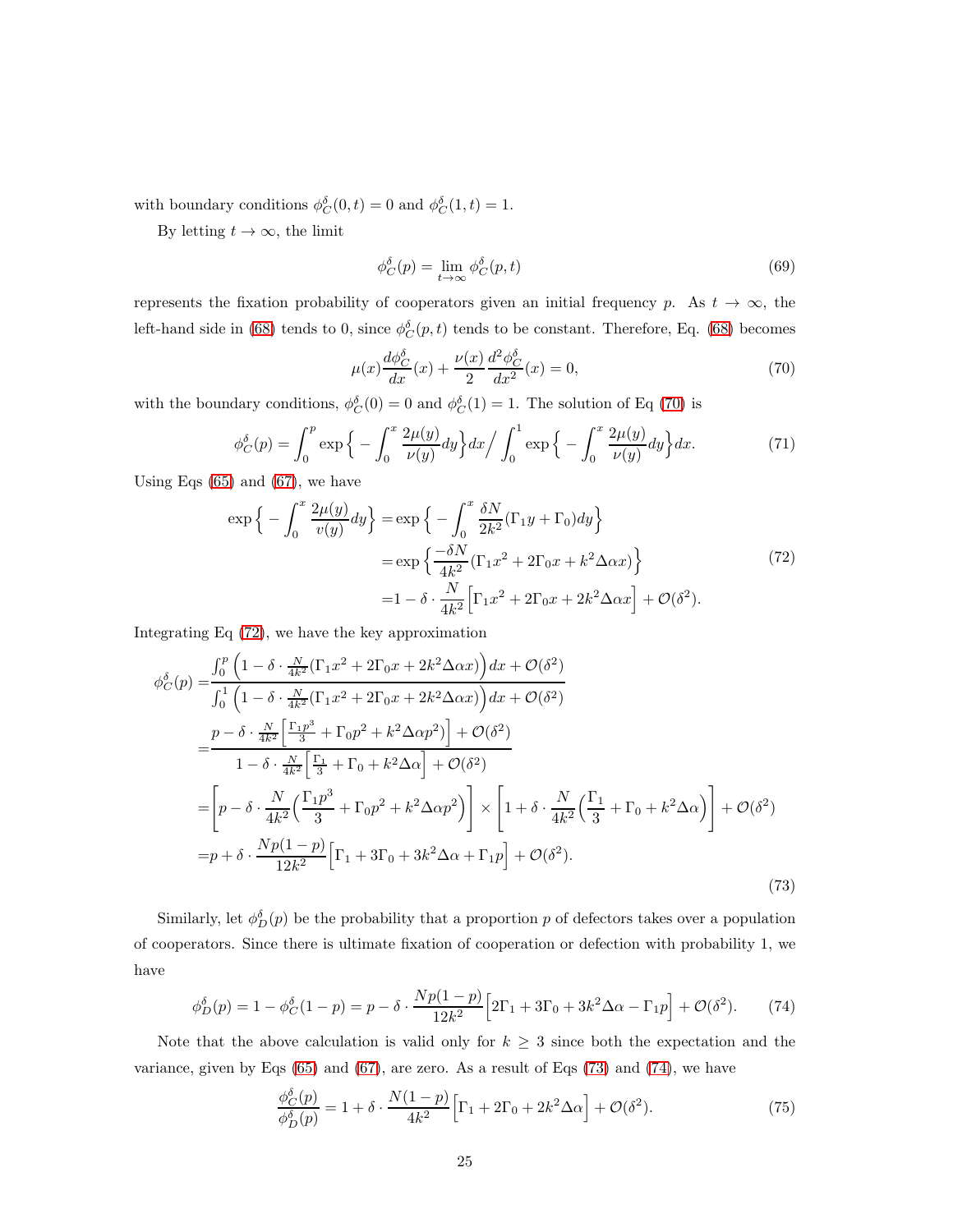# 7. Appendix B: Circular model  $(k = 2)$

Suppose that we have N sites over a circle numbered  $1, 2, \ldots, N$ . Each site is occupied by an individual. Individual who is located at site l can interact with its neighbors located at sites  $l-1$ and  $l+1$ , through game matrix [\(2\)](#page-4-0). The same graph is used for the replacement graph. Dissatisfied individuals imitate their direct neighbors.

At each time step, each individual interacts with its direct neighbors. Then, an individual I is chosen at random. It will update its strategy with probability [\(5\)](#page-4-1). In this case, it will imitate the strategy of a direct neighbor J, with probability proportional to its fitness  $f_J = 1 + \delta \Pi_J$ . Otherwise, individual I will keep its current strategy.

The population is initially consisted entirely of defectors. A new cooperator is introduced on a particular site. We have two scenarios. This cooperator will generate a lineage of cooperators without overlapping one beside the other, which will take over the population. In this case, the population ends with only cooperators (extinction of defectors). The second scenario is that this individual might die before reproducing or generate a lineage that disappears (extinction of cooperators). Let  $\rho_C(\delta)$  the probability of the first scenario. Likewise,  $\rho_D(\delta)$  is the probability that a single defector placed in a population of cooperators will generate a lineage, which will take over the population. Using a recursive argument (Karlin and Taylor  $|16|$ ), we have

$$
\rho_C(\delta) = \frac{1}{1 + \sum_{i=1}^{N-1} \prod_{j=1}^i \frac{T_j^-}{T_j^+}},
$$
\n
$$
\frac{\rho_C(\delta)}{\rho_D(\delta)} = \prod_{i=1}^{N-1} \frac{T_i^+}{T_i^-}.
$$
\n(76)

where  $T_i^+$  (resp.  $T_i^-$ ) is the transition probability of "the number of cooperators increases from i to  $i + 1$  in one time step" (resp."the number of cooperators decreases from i to  $i - 1$  in one times step").

# 7.1. Payoffs

Without loss of generality, suppose that sites  $l + 1, \ldots, l + i$  are occupied by cooperators, while the other sites are occupied by defectors. Changes in the composition of the population take place at the boundary between the two clusters: cooperators' cluster formed by sites  $l + 1, \ldots, l + i$ and defectors' cluster formed by the other sites. Changes in one time step may happen at sites  $l, l + 1, l + i, l + i + 1.$ 

To find the transition probabilities  $T_i^+$  and  $T_i^-$ , the different payoffs of individuals around the boundary should be known. The payoff of an individual depends on the number of its neighbors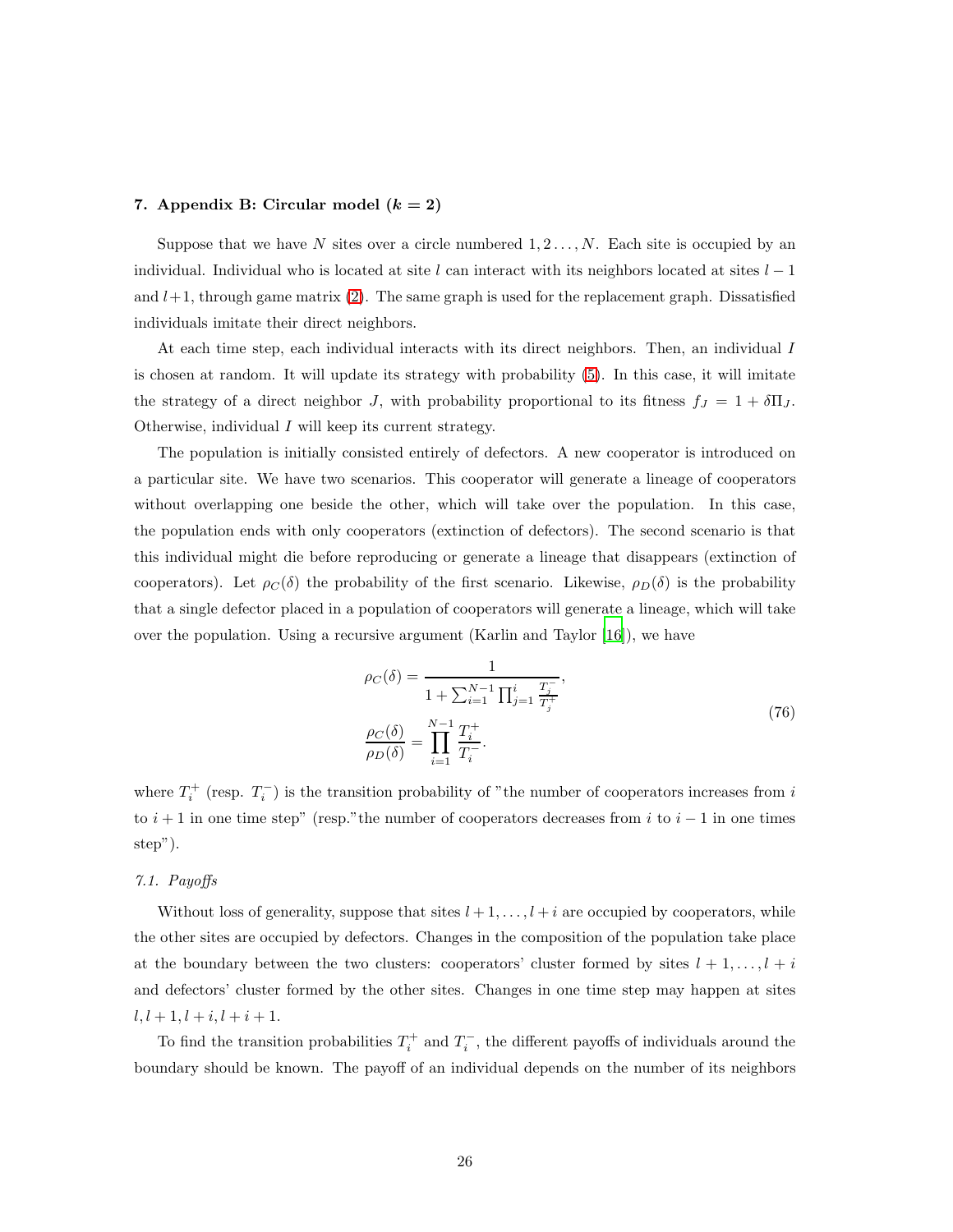of each type. We have the following types of payoffs

$$
\Pi_{C,(1,1)} = \frac{R+S}{2},
$$
\n
$$
\Pi_{D,(1,1)} = \frac{T+P}{2},
$$
\n
$$
\Pi_{C,(2,0)} = R,
$$
\n
$$
\Pi_{C,(0,2)} = S,
$$
\n
$$
\Pi_{D,(2,0)} = T,
$$
\n
$$
\Pi_{D,(0,2)} = P,
$$
\n
$$
(77)
$$

where  $\Pi_{X,(l,j)}$  refer to the payoff of an X-player, who has l cooperators and j defectors as neighbors, for  $X\in\{C,D\}$  and  $l+j=2$  is the graph degree.

# 7.2. Ratio of transition probabilities

The transition  $i \rightarrow i+1$  takes place only if a defector, who is located at the boundary, becomes a cooperator. This occurs with probability

<span id="page-26-0"></span>
$$
T_i^+ = \frac{2}{N} \times \mathbb{E} \Big[ \frac{1}{1 + e^{\delta(\Pi_{D,(1,1)} - \alpha_D)}} \Big] \times \frac{f_{C,(1,1)}}{f_{C,(1,1)} + f_{D,(0,2)}} = \frac{1}{2N} + \frac{\delta}{4N} \Big[ \Pi_{C,(1,1)} + \tilde{\alpha}_D - \Pi_{D,(0,2)} - \Pi_{D,(1,1)} \Big] + \mathcal{O}(\delta^2).
$$
(78)

The transition  $i \rightarrow i - 1$  takes place only if a defector, who is located at the boundary, becomes a cooperator. This occurs with probability

<span id="page-26-1"></span>
$$
T_i^- = \frac{2}{N} \times \mathbb{E} \Big[ \frac{1}{1 + e^{\delta(\Pi_{C,(1,1)} - \alpha_C)}} \Big] \times \frac{f_{D,(1,1)}}{f_{C,(2,0)} + f_{D,(1,1)}} = \frac{1}{2N} + \frac{\delta}{4N} \Big[ \Pi_{D,(1,1)} + \tilde{\alpha}_C - \Pi_{C,(2,0)} - \Pi_{C,(1,1)} \Big] + \mathcal{O}(\delta^2).
$$
(79)

Dividing Eq [\(78\)](#page-26-0) by Eq [\(79\)](#page-26-1), we obtain

<span id="page-26-2"></span>
$$
\frac{T_i^+}{T_i^-} = 1 + \frac{\delta}{2} \Big[ 2(\Pi_{C,(1,1)} - \Pi_{D,(1,1)}) + \Pi_{C,(2,0)} - \Pi_{D,(0,2)} + \Delta \alpha \Big] + \mathcal{O}(\delta^2). \tag{80}
$$

Note that Eq [\(80\)](#page-26-2) is valid for  $i = 3, \ldots, N - 3$ .

For  $i = 2$ , only two cooperators are present in the population. Their payoffs are of type  $\Pi_{C,(1,1)}$ . As a result, we have

$$
T_2^- = \frac{2}{N} \times \mathbb{E} \Big[ \frac{1}{1 + e^{\delta(\Pi_{C,(1,1)} - \alpha_C)}} \Big] \times \frac{f_{D,(1,1)}}{f_{C,(1,1)} + f_{D,(1,1)}} = \frac{1}{2N} + \frac{\delta}{4N} \Big[ \Pi_{D,(1,1)} - 2\Pi_{C,(1,1)} + \tilde{\alpha}_C \Big] + \mathcal{O}(\delta^2).
$$
(81)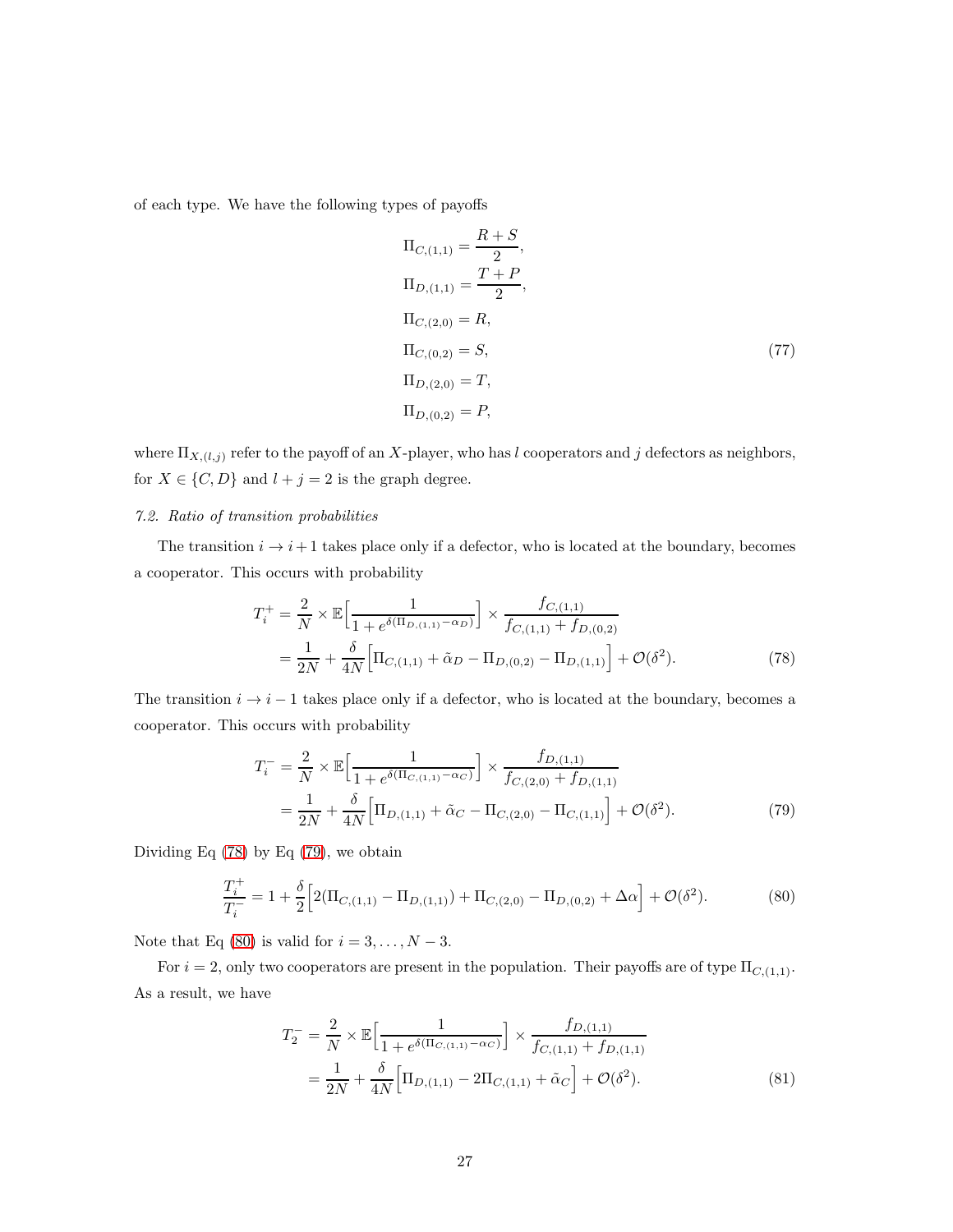The transition probability  $T_2^+$  is the same in Eq [\(78\)](#page-26-0). Then, the ratio becomes

<span id="page-27-0"></span>
$$
\frac{T_2^+}{T_2^-} = 1 + \frac{\delta}{2} \Big[ 2(\Pi_{C,(1,1)} - \Pi_{D,(1,1)}) + \Pi_{C,(1,1)} - \Pi_{D,(0,2)} + \Delta \alpha \Big] + \mathcal{O}(\delta^2). \tag{82}
$$

Likewise, for  $i = N - 2$ , we have

<span id="page-27-1"></span>
$$
\frac{T_{N-2}^+}{T_{N-2}^-} = 1 + \frac{\delta}{2} \Big[ 2(\Pi_{C,(1,1)} - \Pi_{D,(1,1)}) + \Pi_{C,(2,0)} - \Pi_{D,(1,1)} + \Delta \alpha \Big] + \mathcal{O}(\delta^2). \tag{83}
$$

Finally, for  $i = 1$ , only one cooperator is in the competition with  $N - 1$  defectors. If it decides to update its strategy, it will switch its strategy with probability 1 since its direct neighbors are defecting. Therefore, we obtain

$$
T_1^- = \frac{1}{N} \times \mathbb{E} \Big[ \frac{1}{1 + e^{\delta(\Pi_{C,(0,2)} - \alpha_C)}} \Big]
$$
(84)

$$
=\frac{1}{2N}+\frac{\delta}{4N}\Big[\tilde{\alpha}_C-\Pi_{C,(0,2)}\Big]+\mathcal{O}(\delta^2),\tag{85}
$$

whereas

$$
T_1^+ = \frac{2}{N} \times \mathbb{E} \Big[ \frac{1}{1 + e^{\delta(\Pi_{D,(1,1)} - \alpha_D)}} \Big] \times \frac{f_{C,(0,2)}}{f_{C,(0,2)} + f_{D,(0,2)}} = \frac{1}{2N} + \frac{\delta}{4N} \Big[ \Pi_{C,(0,2)} - \Pi_{D,(0,2)} + \tilde{\alpha}_D - \Pi_{D,(1,1)} \Big] + \mathcal{O}(\delta^2).
$$
(86)

Accordingly, the ratio becomes

<span id="page-27-2"></span>
$$
\frac{T_1^+}{T_1^-} = 1 + \frac{\delta}{2} \Big[ 2\Pi_{C,(0,2)} - \Pi_{D,(0,2)} - \Pi_{D,(1,1)} + \Delta \alpha \Big] + \mathcal{O}(\delta^2). \tag{87}
$$

Likewise, for  $i = N - 1$ , we have

<span id="page-27-3"></span>
$$
\frac{T_{N-1}^+}{T_{N-1}^-} = 1 + \frac{\delta}{2} \Big[ \Pi_{C,(2,0)} + \Pi_{C,(1,1)} - 2\Pi_{D,(2,0)} + \Delta \alpha \Big] + \mathcal{O}(\delta^2). \tag{88}
$$

7.3. Approximation of the fixation probabilities

We expand  $\prod_{j=1}^i$  $\frac{T_j^-}{T_j^+}$  up to the first-order in  $\delta$ ,

$$
\prod_{j=1}^{i} \frac{T_j^-}{T_j^+} = \prod_{j=1}^{i} \left[ 1 + \delta \cdot \frac{d}{d\delta} \left( \frac{T_j^-}{T_j^+} \right) \Big|_{\delta=0} \right] = 1 + \delta \cdot \sum_{j=1}^{i} \frac{d}{d\delta} \left( \frac{T_j^-}{T_j^+} \right) \Big|_{\delta=0} + \mathcal{O}(\delta^2). \tag{89}
$$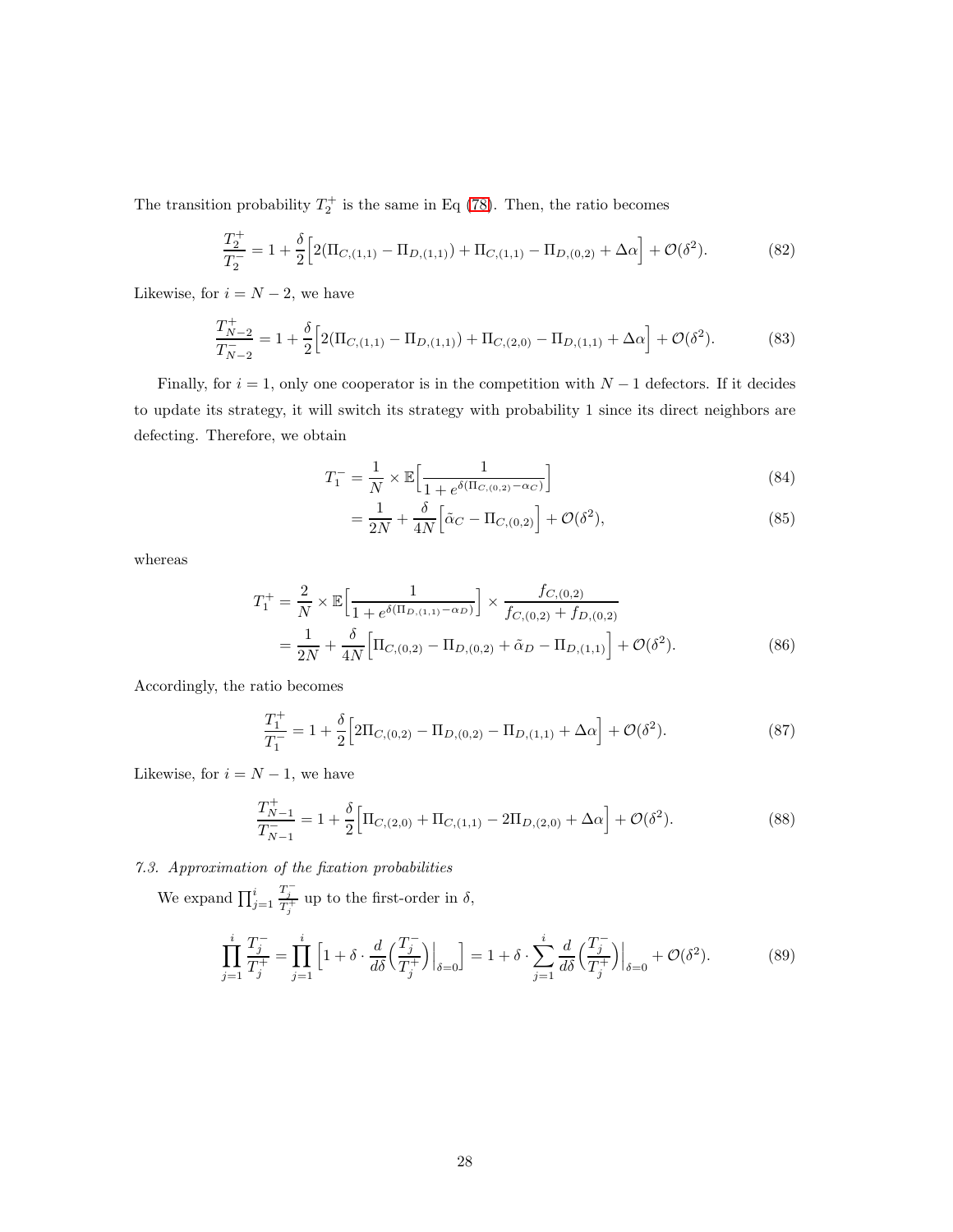<span id="page-28-2"></span>Accordingly, we have

$$
\rho_C(\delta) = \frac{1}{N + \delta \cdot \sum_{i=1}^{N-1} \sum_{j=1}^{i} \frac{d}{d\delta} \left(\frac{T_j}{T_j^+}\right)|_{\delta=0} + \mathcal{O}(\delta^2)} \n= \frac{1}{N} + \delta \cdot \frac{1}{N} \sum_{i=1}^{N-1} \sum_{j=1}^{i} \frac{d}{d\delta} \left(\frac{T_j^+}{T_j^-}\right)|_{\delta=0} + \mathcal{O}(\delta^2) \n= \frac{1}{N} + \delta \cdot \frac{1}{N} \sum_{j=1}^{N-1} (N - j) \frac{d}{d\delta} \left(\frac{T_j^+}{T_j^-}\right)|_{\delta=0} + \mathcal{O}(\delta^2), \n\frac{\rho_C}{\rho_D}(\delta) = 1 + \delta \cdot \sum_{j=1}^{N-1} \frac{d}{d\delta} \left(\frac{T_j^+}{T_j^-}\right)|_{\delta=0} + \mathcal{O}(\delta^2).
$$
\n(90)

<span id="page-28-0"></span>Substituting Eqs [\(80](#page-26-2)[,82,](#page-27-0)[83,](#page-27-1)[87,](#page-27-2)[88\)](#page-27-3) in Eq [\(90\)](#page-28-2) yield to

$$
\rho_C(\delta) = \frac{1}{N} + \delta \cdot \frac{1}{4N^2} \Big[ (2N^2 - 7N + 7)R + (N^2 + 2N - 3)S - (N^2 - 2N + 5)T - (2N^2 - 3N - 5)P + N(N - 1)\Delta\alpha \Big] + \mathcal{O}(\delta^2),\tag{91}
$$

and

<span id="page-28-1"></span>
$$
\frac{\rho_C}{\rho_D}(\delta) = 1 + \frac{\delta}{2} \Big[ (2N - 5)(R - P) + N(S - T) + N\Delta\alpha \Big] + \mathcal{O}(\delta^2). \tag{92}
$$

### 8. Appendix C: Well-mixed population

Consider a well-mixed population of size N, where each individual can interact with any other individual with the same probability through game matrix [\(2\)](#page-4-0). At any time step, all individuals interact by pairs to accumulate payoffs. Then, an individual  $I$  is chosen at random to update its strategy. It will update its strategy with probability  $(5)$ . In this case, it imitates individual  $J$ , one of its neighbors, probability proportional to its fitness  $f_J = 1 + \delta \Pi_J$ . Otherwise, the current strategy of individual  $I$  will be maintained. Similarly to appendix  $B$ , we have

$$
\rho_C(\delta) = \frac{1}{1 + \sum_{i=1}^{N-1} \prod_{j=1}^{i} \frac{T_j}{T_j^+}},
$$
\n
$$
\frac{\rho_C(\delta)}{\rho_D(\delta)} = \prod_{i=1}^{N-1} \frac{T_i^+}{T_i^-}.
$$
\n(93)

<span id="page-28-3"></span>where  $T_i^+$  (resp.  $T_i^-$ ) is the transition probability  $i \to i+1$  (resp.  $i \to i-1$ ).

Suppose that the population is composed of i cooperators and  $N - i$  defectors. Then, the payoffs of a cooperator and a defector are given, respectively, by

$$
\Pi_{C,i} = \frac{(i-1)R + (N-i)S}{N-1}
$$

$$
\Pi_{D,i} = \frac{iT + (N-i-1)P}{N-1}.
$$
(94)